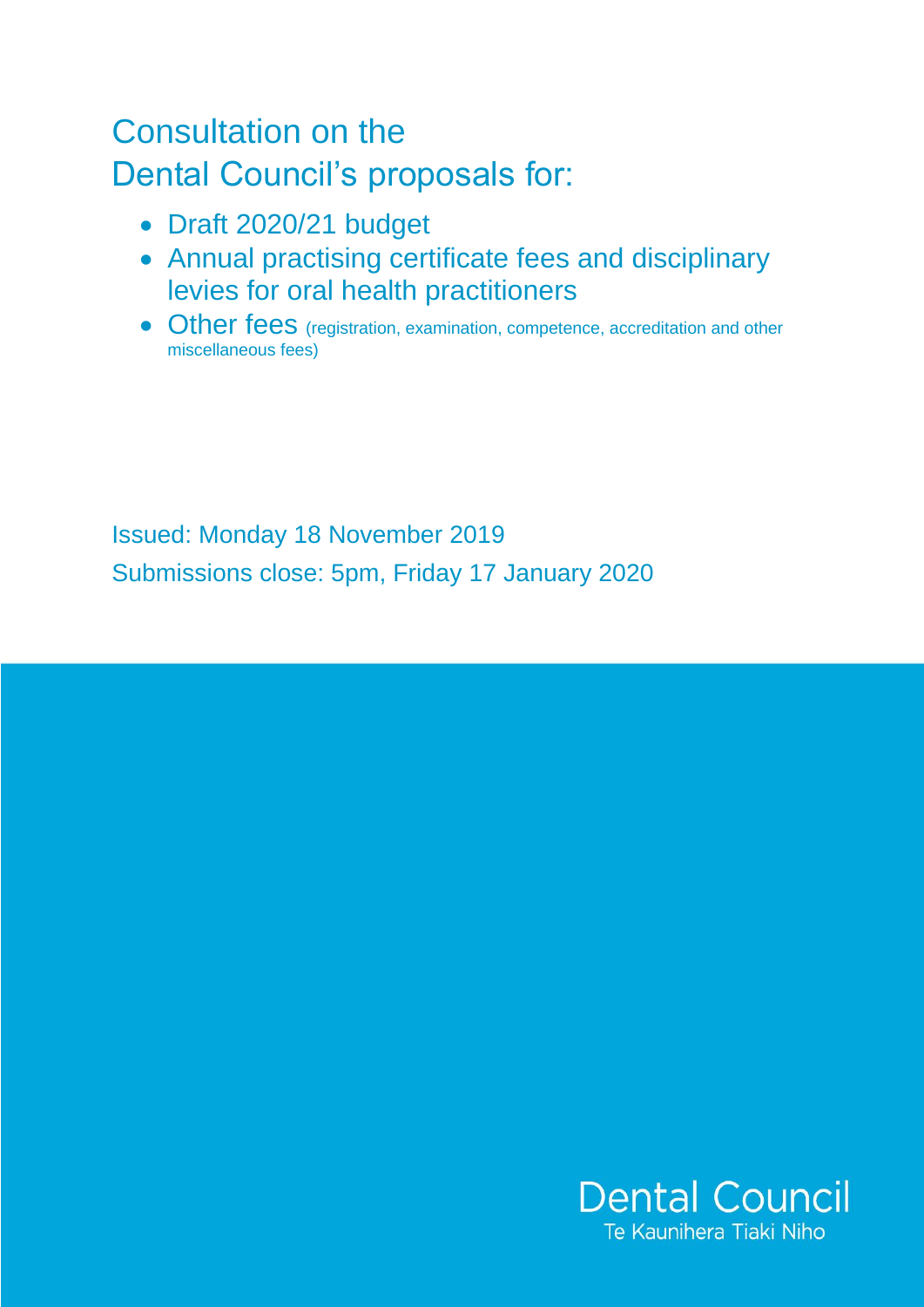### Summary of consultation proposals

#### **This document details the Council consultation on:**

- 1. The proposed 2020/21 budget (summarised in Table 2 and detailed further in Tables 3-6).
- 2. A proposed annual practising certificate (APC) fee for:
	- a. Dentists and dental specialists of \$843.77 plus GST (detailed in Table 7)
	- b. Oral health therapists of \$799.13 plus GST (detailed in Table 8).
	- c. Dental hygienists and orthodontic auxiliaries of \$796.80 plus GST (detailed in Table 9)
	- d. Dental therapists of \$927.00 plus GST (detailed in Table 10)
	- e. Dental technicians and clinical dental technicians of \$901.00 plus GST (detailed in Table 11)
- 3. A proposed disciplinary levy for:
	- a. Dentists and dental specialists of \$189.97 plus GST (detailed in Table 7)
	- b. Oral health therapists which is a refund of \$(19.21) plus GST (detailed in Table 8).
	- c. Dental hygienists and orthodontic auxiliaries of \$10.85 plus GST (detailed in Table 9)
	- d. Dental therapists of \$37.18 plus GST (detailed in Table 10)
	- e. Dental technicians and clinical dental technicians of \$65.33 plus GST (detailed in Table 11)
- 4. A proposed CPI adjustment equivalent to 2.0% for all other fees (registration, examination, competence, accreditation and other miscellaneous fees) (detailed in Appendix 2).

The proposed dentists and dental specialist APC fee and disciplinary levy shall apply from 1 October 2020. All other fees and levies proposed shall apply from 1 April 2020.

The Council will give effect to any change in APC fees and disciplinary levies by placing a notice in the New Zealand Gazette.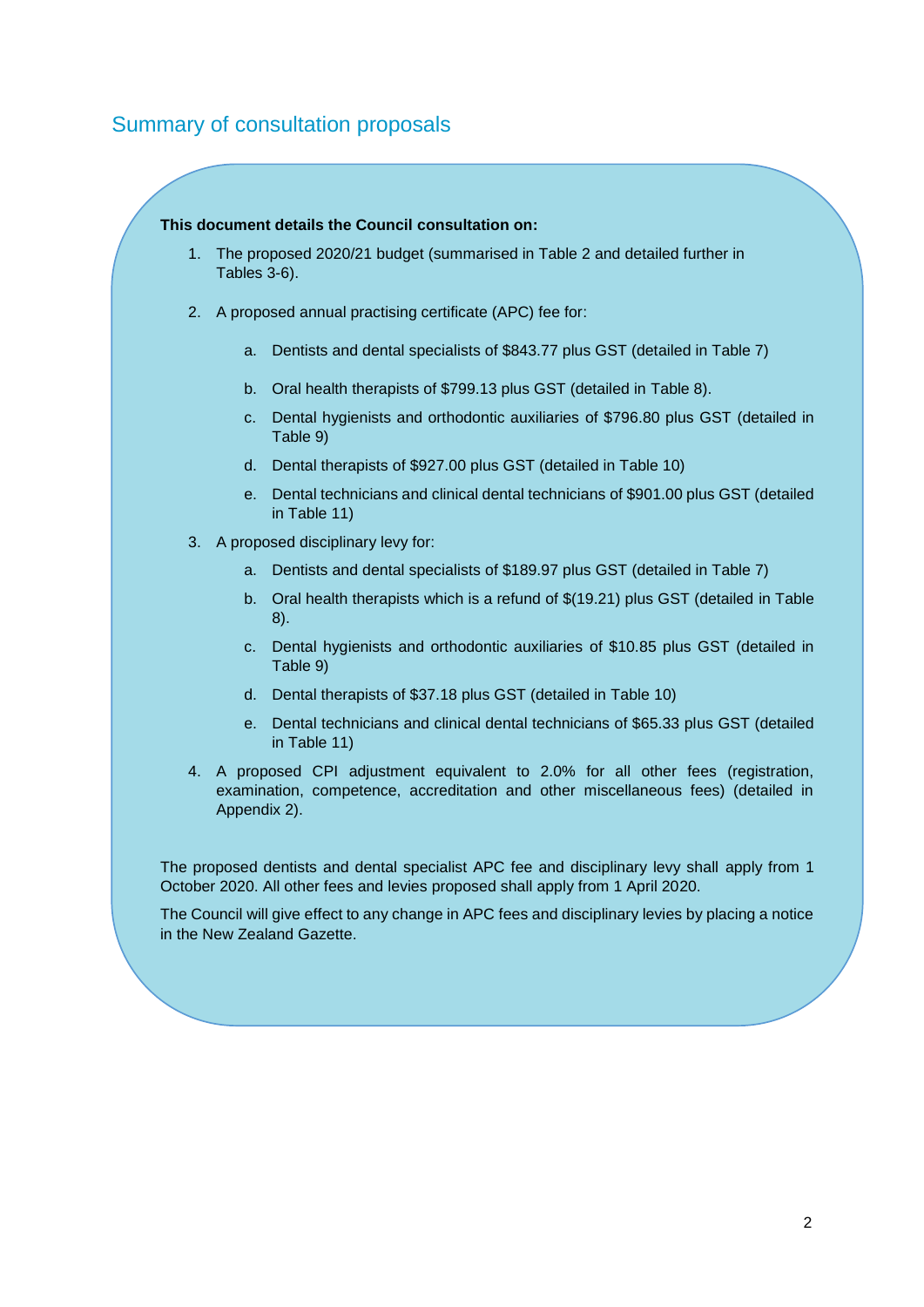### Proposed 2020/21 annual practising certificate fees

The following is a summary of the proposed 2020/21 APC fees, as detailed in this consultation document:

| Profession                                         | <b>Calculated</b><br>fee<br>$\boldsymbol{\$}$ | Min.<br>operational<br>reserve adj.<br>\$ | <b>Net</b><br>proposed<br>fee<br>S |  |
|----------------------------------------------------|-----------------------------------------------|-------------------------------------------|------------------------------------|--|
| Dentists and dental specialists                    | 805.65                                        | 38.12                                     | 843.77                             |  |
| Oral health therapists                             | 760.81                                        | 38.32                                     | 799.13                             |  |
| Dental hygienists and orthodontic auxiliaries      | 715.18                                        | 81.62                                     | 796.80                             |  |
| Dental therapists                                  | 872.71                                        | 54.29                                     | 927.00                             |  |
| Dental technicians and clinical dental technicians | 842.45                                        | 58.55                                     | 901.00                             |  |

### Proposed 2020/21 disciplinary levies

The following is a summary of the proposed 2020/21 disciplinary levies, as detailed in this consultation document:

| Profession                                         | Calculated<br>levy<br>\$ | Min.<br>disciplinary<br>reserve adj.<br>\$. | <b>Net</b><br>proposed<br>levy<br>\$ |
|----------------------------------------------------|--------------------------|---------------------------------------------|--------------------------------------|
| Dentists and dental specialists                    | 189.97                   | 0.00                                        | 189.97                               |
| Oral health therapists                             | 11.37                    | (30.58)                                     | (19.21)                              |
| Dental hygienists and orthodontic auxiliaries      | 13.69                    | (2.84)                                      | 10.85                                |
| Dental therapists                                  | 18.50                    | 18.68                                       | 37.18                                |
| Dental technicians and clinical dental technicians | 15.07                    | 50.26                                       | 65.33                                |

### Feedback and submissions

Details of how to make submissions and provide your feedback are outlined in section 6 on page 12 of this document.

Submissions close at **5pm on Friday 17January 2020**.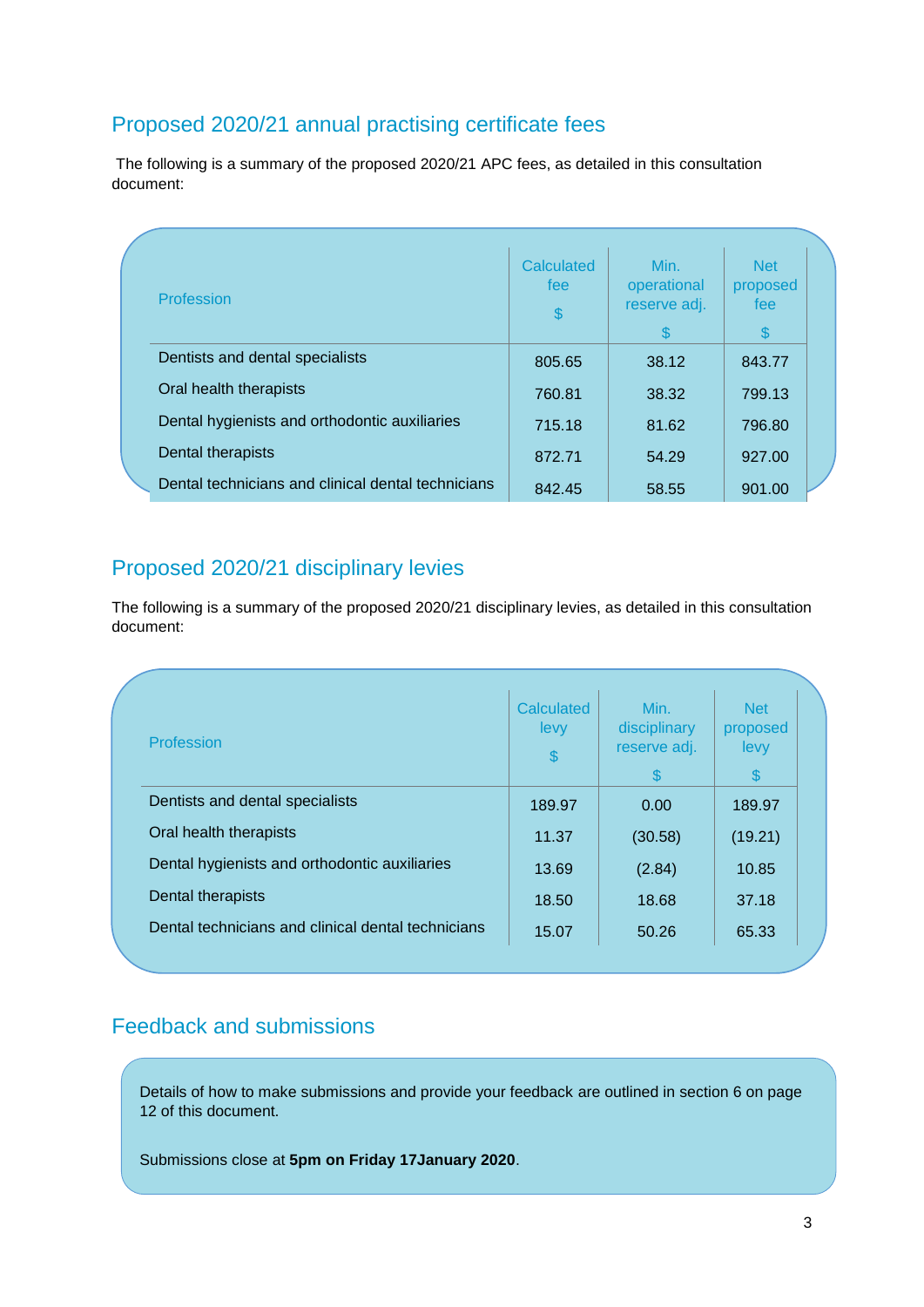### 1. Introduction

The Dental Council (the Council) sets annual practising (APC) fees and disciplinary levies for oral health practitioners<sup>1</sup> under sections 130 and 131 of the Health Practitioners Competence Assurance Act 2003 (the Act).

This consultation document sets out proposals on the Council's:

- draft 2020/21 budget
- proposed APC fees and disciplinary levies for oral health therapists, dental hygienists, orthodontic auxiliaries, dental therapists, dental technicians and clinical dental technicians for the practising year 1 April 2020 – 31 March 2021
- proposed APC fees and disciplinary levies for dentists and dental specialists for the practising year 1 October 2020 – 31 September 2021
- proposed registration, examination, competence, accreditation and other miscellaneous fees effective from 1 April 2020.

### 2. Background

The Council follows the good practice guidelines established by the Office of the Auditor-General and the Treasury.

The Council's budget, fees and levies are calculated on a full cost recovery basis. This means that we endeavour to cover all costs over a two-year period. We are committed to operating cost effectively for our practitioners, while balancing our obligations to protect the public.

The level of APC fee per practitioner depends on:

- the budgeted number of practitioners
- direct profession income and expenditure budgets, and
- minimum reserve levels set for each profession.

A minimum level of reserves for each profession is maintained in accordance with the Council's *[Level](https://www.dcnz.org.nz/assets/Uploads/Policies/PO1-05-01-Level-of-reserves-policy.pdf) [of Reserves Policy](https://www.dcnz.org.nz/assets/Uploads/Policies/PO1-05-01-Level-of-reserves-policy.pdf)*.

To maintain appropriate operational reserves and sustain financial viability we:

• budget and forecast prudently

**.** 

- ration and prioritise resources, and
- adjust APC fees to meet operational activities and to provide a buffer against an unknown number of competence cases, appeals or judicial reviews.

All financial tables (other than Table 1) have been included in Appendix 1.

Figures in this consultation document are exclusive of GST, except where stated in Tables 7 to 11.

<sup>1</sup> Dentists, dental specialists, oral health therapists, dental hygienists, orthodontic auxiliaries, dental therapists, dental technicians and clinical dental technicians.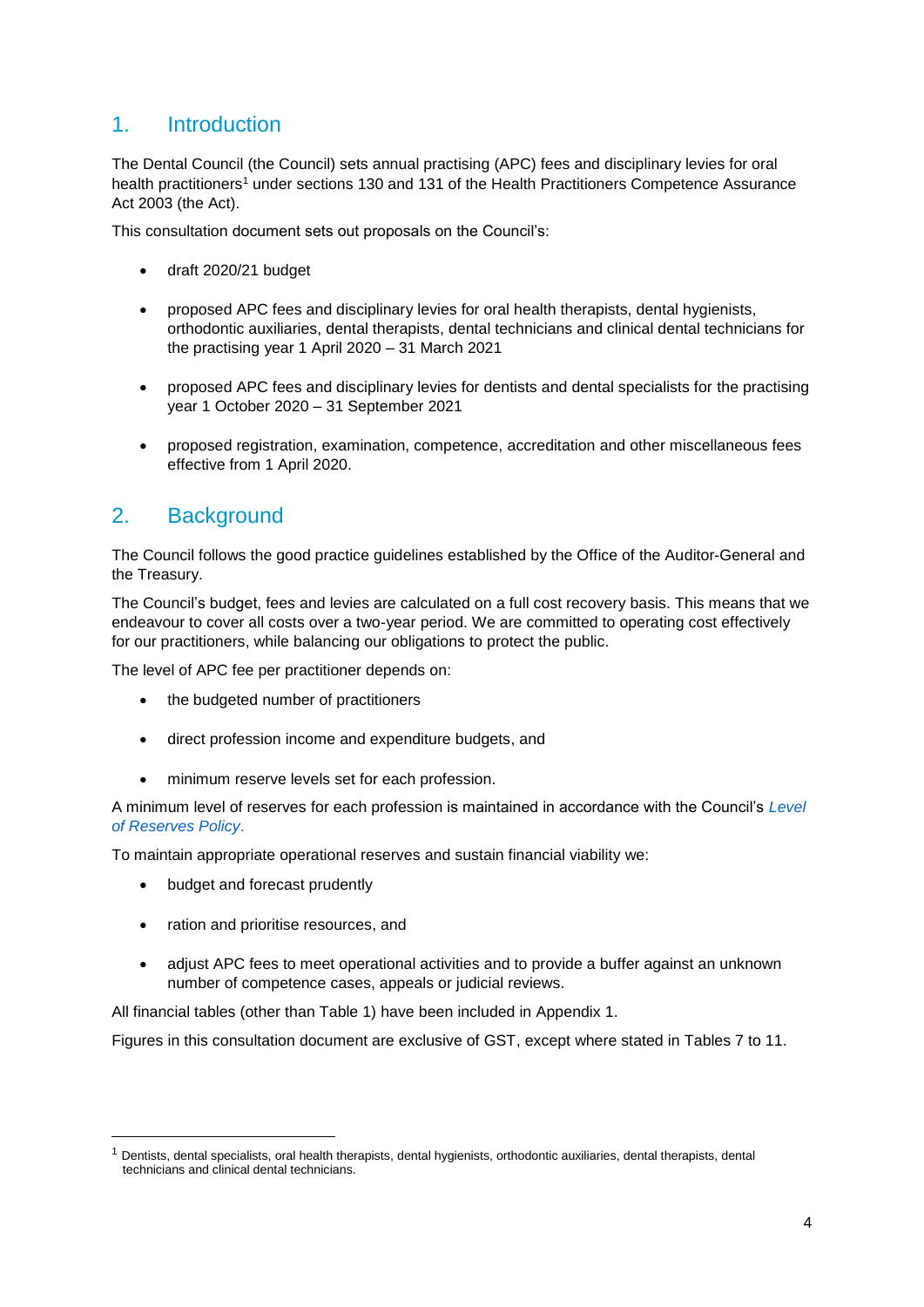### 3. Proposed 2020/21 budget

#### Overall position

The Council has budgeted for an overall 2020/21 surplus of \$61,828 (Table 2).

The draft 2020/21 budget has been prepared to allow the Council to fulfil its regulatory functions including putting in place its new recertification programme during this period.

#### How we allocate net Council expenditure to the professions

Net Council expenditure is equivalent to the Council's income (from sources such as interest earned on term deposits) less Council expenditure.

Following feedback from last year's budget consultation, the Council considered alternative methods for allocating net Council expenditure with a view to:

- increasing transparency for cost allocation
- ensuring cost allocation methodology remains appropriate and meets the needs of the smaller oral health professions.

As a result of this analysis, the Council proposes to allocate net Council expenditure based on the number of practitioners who hold an APC (Table 1).

We will continue to use time recording as the basis for allocating profession-specific secretariat costs, for example, time required to organise competence review committees for practitioners from each profession.

Please note that the estimate for 2021/22 shown in Table 1 is indicative and may be updated following consultation on the proposed 2021/22 budget in 2020.

#### **Table 1: Calculation for allocating net Council expenditure**

|                                         | 2020/21   | 2021/22   |
|-----------------------------------------|-----------|-----------|
| Administrative expenditure              | 2,335,400 | 2,382,574 |
| Project expenditure                     | 305,207   | 233,033   |
| <b>BAU</b> expenditure                  | 779,863   | 718,011   |
| Depreciation                            | 315,263   | 283,767   |
| <b>Total expenditure</b>                | 3,735,733 | 3,617,384 |
| <b>Other Council income</b>             | 22,160    | 22,200    |
| Net total expenditure                   | 3,713,573 | 3,595,184 |
|                                         |           |           |
| Net total expenditure excl depreciation | 3,398,310 | 3,311,417 |
| averaged over 2-years                   |           | 3,354,864 |
| number of practitioners                 |           | 4,189     |
| expenditure per practitioner            |           | 800.87    |

From an operational perspective, the allocation of the net Council expenditure using the updated cost allocation rates results in the following movement (increase in cost is shown in brackets) for each profession (Table 4):

dentists and dental specialists: \$225,661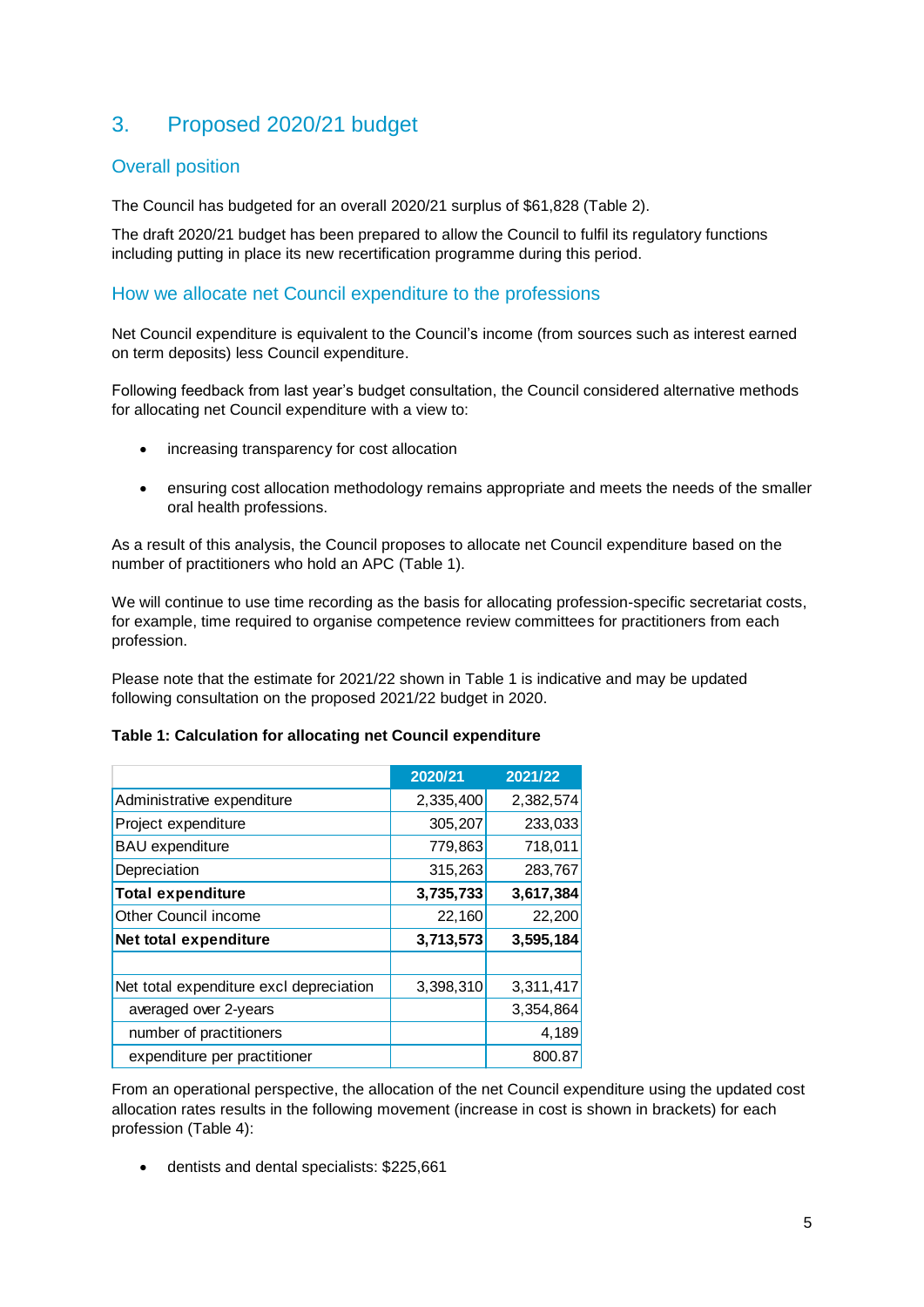- oral health therapists: \$(82,692)
- dental hygienists and orthodontic auxiliaries: \$(46,350)
- dental therapists: \$(11,992)
- dental technicians and clinical dental technicians: \$(84,628)

#### Overview of Council income and expenditure

The budgeted net Council expenditure including the capital replacement reserve (CRR) APC income for 2020/21 is a deficit of \$(3,605,030) (Table 3). Compared to the 2019/20 budgeted net Council expenditure of \$(2,950,736), this is an increase of 22%.

\$315,263, or 1% of the increase in expenditure, is depreciation (2019/20: \$234,956). Investment in capital expenditure is recovered via the CRR and to avoid double counting, depreciation is not a component of the APC fee.

Building and infrastructure expenses have increased by 45%. The Council has been unable to occupy the premises located at 80 The Terrace since 17 February 2017 following the Kaikoura earthquake on 14 November 2016. Based on a building engineering report which has identified an alpha slab issue we consider the building is unsafe to occupy for our business. For this reason, we have secured alternative accommodation and have co-located with the Pharmacy Council on Level 8, 109 Willis Street, Wellington.

However, together with our lease partners (Physiotherapy Board of New Zealand, Medical Sciences Council of New Zealand, New Zealand Medical Radiation Technologists Board and the Pharmacy Council of New Zealand), we have been able to sublet Level 3 of 80 The Terrace in the meantime, and are currently working with agents to sublet Level 5.

Whilst the proposed 2020/21 budget includes revenue from subletting Level 3, no income has been budgeted from Level 5. Covering the lease costs of 80 The Terrace and alternate accommodation has resulted in increased building and infrastructure expenses.

To cover the unbudgeted building and infrastructure cost shortfall, Council has, where possible, reprioritised and reallocated other anticipated projects and costs. For example, Council had budgeted for an increase in project costs by \$189,701 including the cultural competence project which began in 2019/20 and for which further external costs were expected to be incurred in 2020/21 – these external costs will now be incurred in 2021/22.

#### Capital expenditure

Capital expenditure of \$160,662 is budgeted for 2020/21 (Table 6). This includes next stage expenditure on our IT infrastructure which will be updated to support the recertification project and continuing to digitalise practitioner files. Converting practitioner files from paper to digital records supports the Council's focus on business continuity resilience allowing us to access practitioner files from any location.

The component of the CRR APC fee which funds our integrated IT system corresponds with the remaining life of the asset prior to the Council seeking any replacement or significant amendment. This equates to a recovery of the capital expenditure over a 6-year period.

As a result of the budgeted capital expenditure and repayment of the CRR, the proposed CRR APC fee is \$25.91 per practitioner for 2020/21.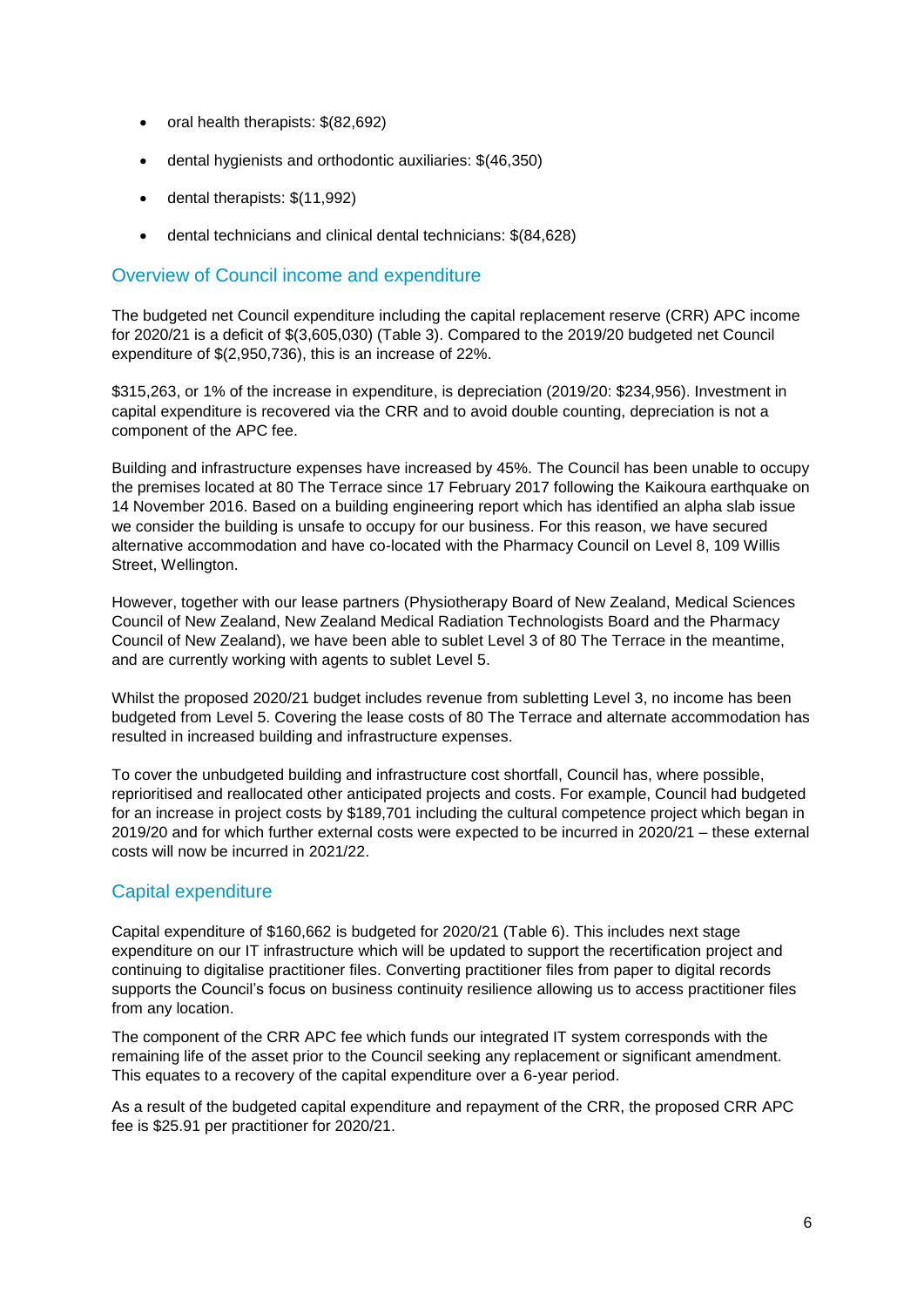### 4. Proposed fees and levies by profession

#### Dentists and dental specialists

The proposed APC fee and disciplinary levy for dentists and dental specialists for the period 1 October 2020 – 30 September 2021 are as follows:

|                               | Current fee | Proposed fee |
|-------------------------------|-------------|--------------|
| APC fee                       | \$874.43    | \$843.77     |
| Disciplinary levy             | \$146.73    | \$189.97     |
| Total payable (excluding GST) | \$1,021.16  | \$1,033.74   |

Subject to consultation, the APC and disciplinary levy will take effect on 1 October 2020.

#### **APC fee**

A minimum operating reserve balance of \$1,089,719 is required to sustain the dentist and dental specialist profession. The 2019/20 operating reserve closing balance is forecasted at \$1,046,850. Therefore, the reserve requires topping up by \$42,869 (\$16.98 per practitioner).

The Council proposes to set the 2020/21 dentist and dental specialist APC fee at \$843.77 plus GST (Table 7). The APC fee is based on:

- the updated cost allocation methodology for Council costs: \$800.87
- profession specific net expenditure: \$(21.14)
- reset the minimum operational reserves: \$38.12
- capital replacement contribution: \$25.91

#### **Disciplinary levy**

A minimum disciplinary reserve balance of \$362,458 is required to sustain the dentist and dental specialist profession. The 2019/20 estimated disciplinary reserve closing balance is \$362,467.

The Council proposes to set the dentist 2020/21 disciplinary levy at \$189.97 plus GST (Table 7), an increase of \$43.24 per practitioner compared to 2019/20. This is largely due to there not being a refund in 2020/21 as the forecasted 2019/20 disciplinary reserve balance is close to the minimum prescribed balance.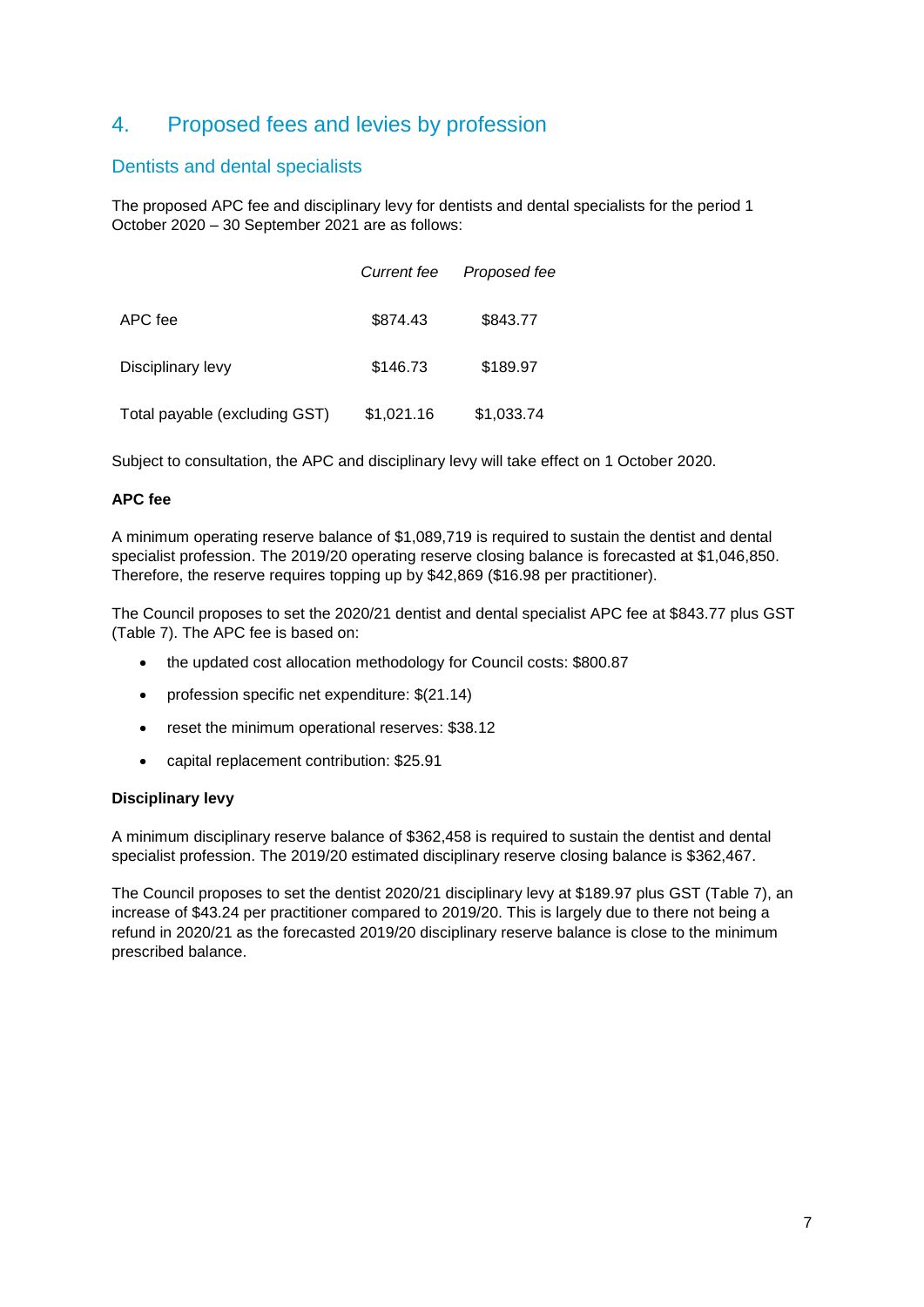### Oral health therapists

The proposed APC fee and disciplinary levy for oral health therapists for the period 1 April 2020 – 31 March 2021 are as follows:

|                               | Current fee | Proposed fee |
|-------------------------------|-------------|--------------|
| APC fee                       | \$752.09    | \$799.13     |
| Disciplinary levy             | \$(101.26)  | \$(19.21)    |
| Total payable (excluding GST) | \$650.84    | \$779.92     |

Subject to consultation, the APC and disciplinary levy will take effect on 1 April 2020.

#### **APC fee**

A minimum operating reserve balance of \$51,727 is required to sustain the oral health therapist profession. The 2019/20 projected operating reserve opening balance is \$30,921 due to Council project and accommodation costs as noted previously.

As a result, the operational reserve requires funding of \$20,806 (\$38.32 per practitioner).

The APC fee is based on:

- the updated cost allocation methodology for Council costs: \$800.87
- profession specific net expenditure: \$(65.97)
- reset the minimum operational reserves: \$38.32
- capital replacement contribution: \$25.91

The Council proposes to set the 2019/20 oral health therapist APC fee at \$799.13 plus GST (Table 8).

#### **Disciplinary levy**

A minimum disciplinary reserve balance of \$20,000 is required to sustain the oral health therapist profession. The 2019/20 projected disciplinary reserve closing balance is \$36,607. As a result, \$16,607 (\$30.58 per practitioner) will be returned to the profession to reset the disciplinary reserve to its minimum level*.*

In-year disciplinary expenditure equivalent to \$11.38 per practitioner is based on a budget of one low complexity professional conduct committee (PCC) case. The Council proposes an overall disciplinary levy refund of \$(19.21) plus GST (Table 8) for the oral health therapists 2020/21 disciplinary levy.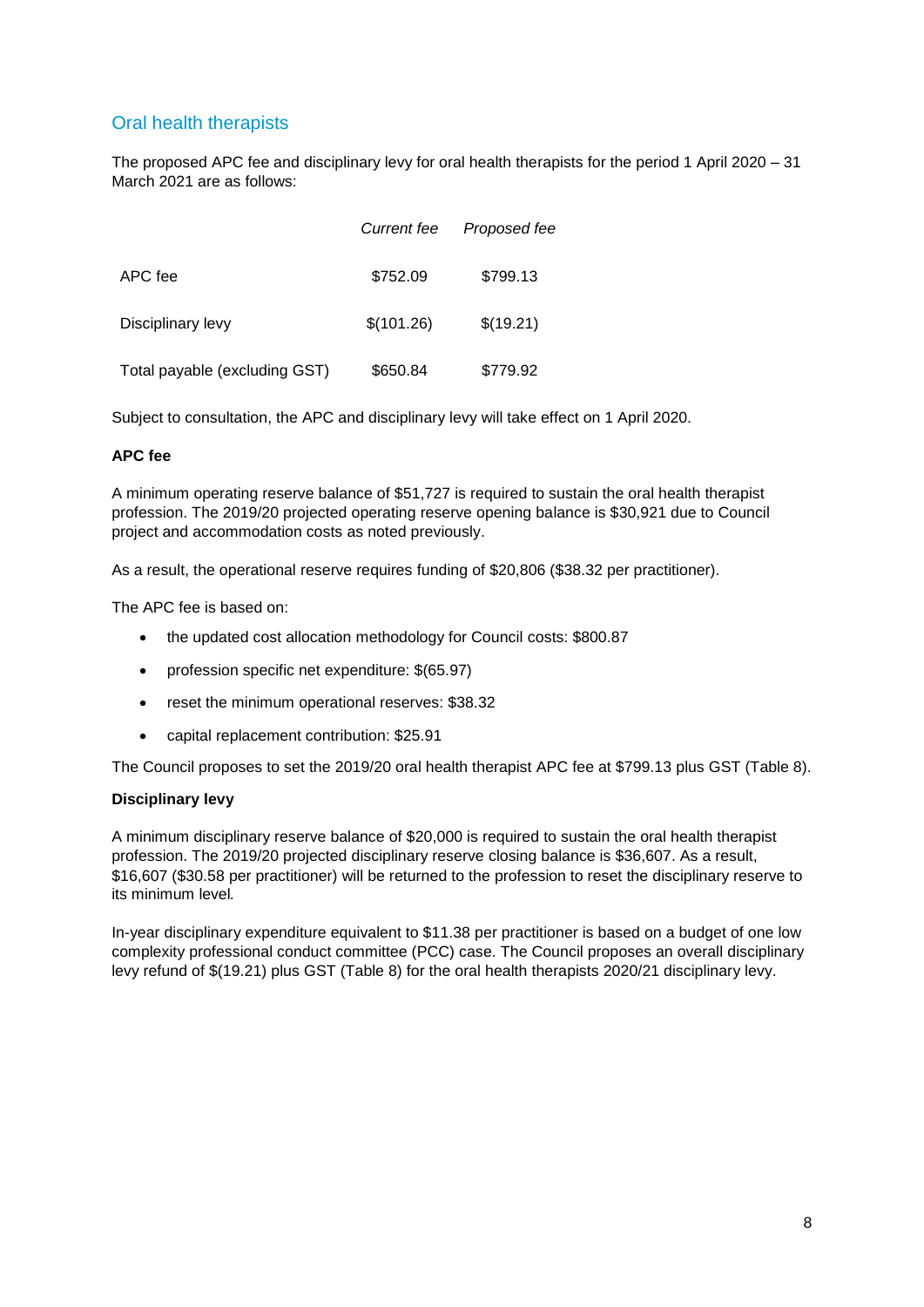#### Dental hygienists and orthodontic auxiliaries

The proposed APC fee and disciplinary levy for dental hygienists and orthodontic auxiliaries for the period 1 April 2020 – 31 March 2021 are as follows:

|                               | <b>Current fee</b> | Proposed fee |
|-------------------------------|--------------------|--------------|
| APC fee                       | \$736.78           | \$796.80     |
| Disciplinary levy             | \$1.11             | \$10.85      |
| Total payable (excluding GST) | \$737.89           | \$807.65     |

Subject to consultation, the APC and disciplinary levy will take effect on 1 April 2020.

#### **APC fee**

The operating reserve minimum balance will be held at \$75 in 2020/21. The 2019/20 operating reserve closing balance is forecasted at a deficit of \$(29,103). This is due to less practitioners entering the profession than budgeted in 2019/20, and increased Council project and accommodation costs as noted previously. As a result, the operational reserve requires funding of \$29,301 (\$81.62 per practitioner).

The Council proposes to set the 2020/21 dental hygienists and orthodontic auxiliaries APC fee at \$796.80 plus GST (Table 9). The APC fee is based on:

- the updated cost allocation methodology for Council costs: \$800.87
- profession specific net expenditure: \$(111.61)
- reset the minimum operational reserves: \$81.62
- capital replacement contribution: \$25.91

#### **Disciplinary levy**

A minimum disciplinary reserve balance of \$27,000 is required to sustain the dental hygienist and orthodontic auxiliary profession. The projected 2019/20 disciplinary reserve closing balance is \$28,021. Therefore \$1,021 (\$2.84 per practitioner) will be returned to the profession. In-year disciplinary expenditure equivalent to \$13.70 per practitioner is based on a budget of one medium complexity PCC case.

The Council proposes a total disciplinary levy of \$10.85 plus GST (Table 9) for the dental hygienist and orthodontic auxiliary 2020/21 disciplinary levy.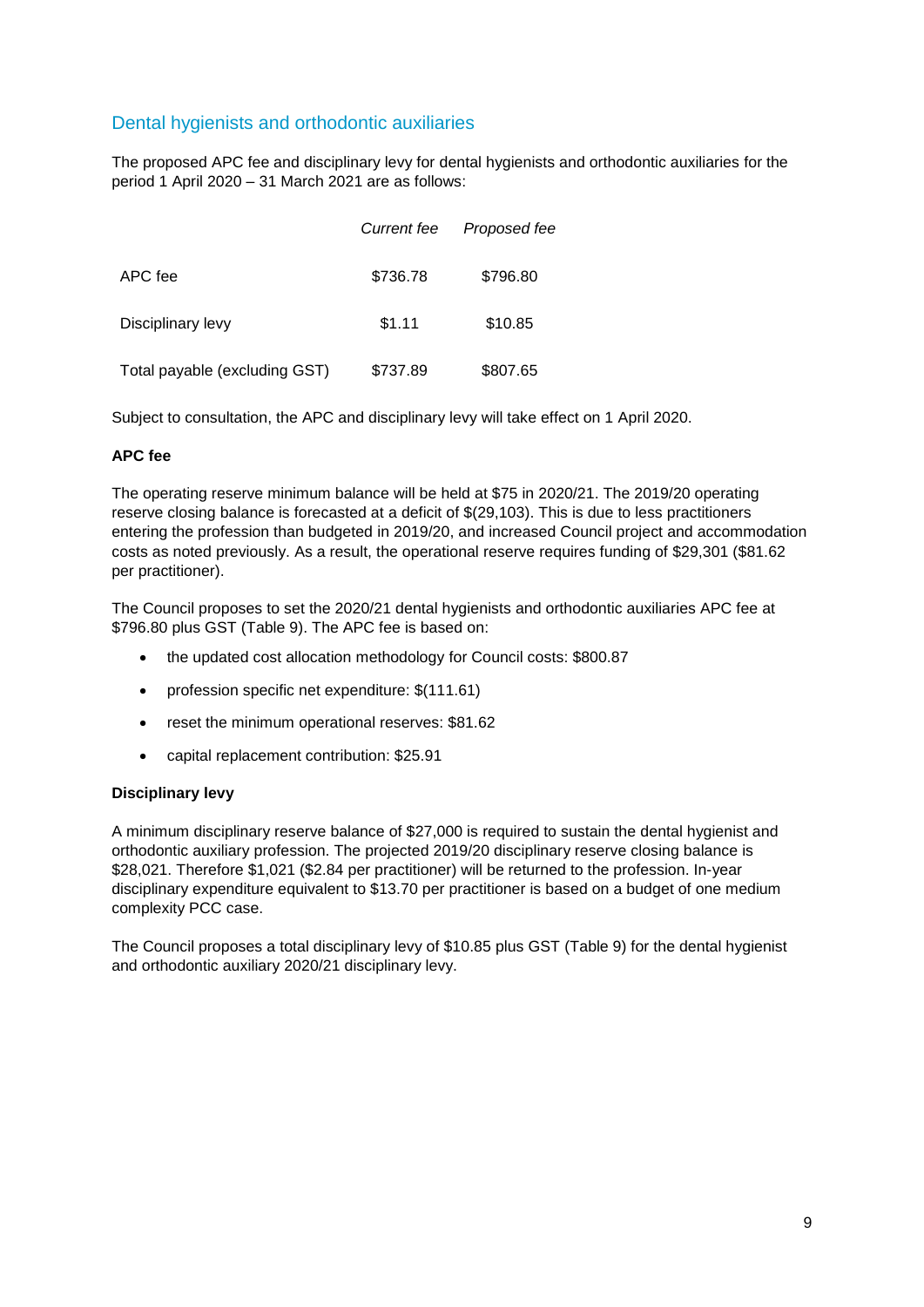#### Dental therapists

The proposed APC fee and disciplinary levy for dental therapists for the period 1 April 2020 – 31 March 2021 are as follows:

|                               | <b>Current fee</b> | Proposed fee |
|-------------------------------|--------------------|--------------|
| APC fee                       | \$842.44           | \$927.00     |
| Disciplinary levy             | \$(46.46)          | \$37.18      |
| Total payable (excluding GST) | \$795.98           | \$964.19     |

Subject to consultation, the APC and disciplinary levy will take effect on 1 April 2020.

#### **APC fee**

A minimum operating reserve balance of \$(59,624) is required to sustain the dental therapist profession. The 2019/20 projected closing operating reserve balance is overdrawn by \$(147,100), due to a greater than budgeted decline in practising dental therapist numbers, and increased Council project and accommodation costs as noted previously. Therefore, a contribution of \$87,476 (\$54.29 per practitioner) is required to return the operating reserve to its minimum prescribed level.

The Council proposes to set the 2020/21 dental therapist APC fee at \$927.00 plus GST (Table 10). The APC fee is based on:

- the updated cost allocation methodology for Council costs: \$800.87
- profession specific net expenditure: \$45.93
- reset the minimum operational reserves: \$54.29
- capital replacement contribution: \$25.91

#### **Disciplinary levy**

A minimum disciplinary reserve balance of \$27,000 is required to sustain the dental therapist profession. The projected 2019/20 disciplinary reserve closing balance is \$20,574. Therefore \$6,426 (\$18.68 per practitioner) is required to top-up the disciplinary reserve as prescribed in the Council's *Level of Reserves Policy*. In-year disciplinary expenditure equivalent to \$18.50 per practitioner is based on a budget of one medium complexity PCC case.

The Council proposes an overall disciplinary levy of \$37.18 plus GST (Table 10) for the dental therapist 2020/21 disciplinary levy.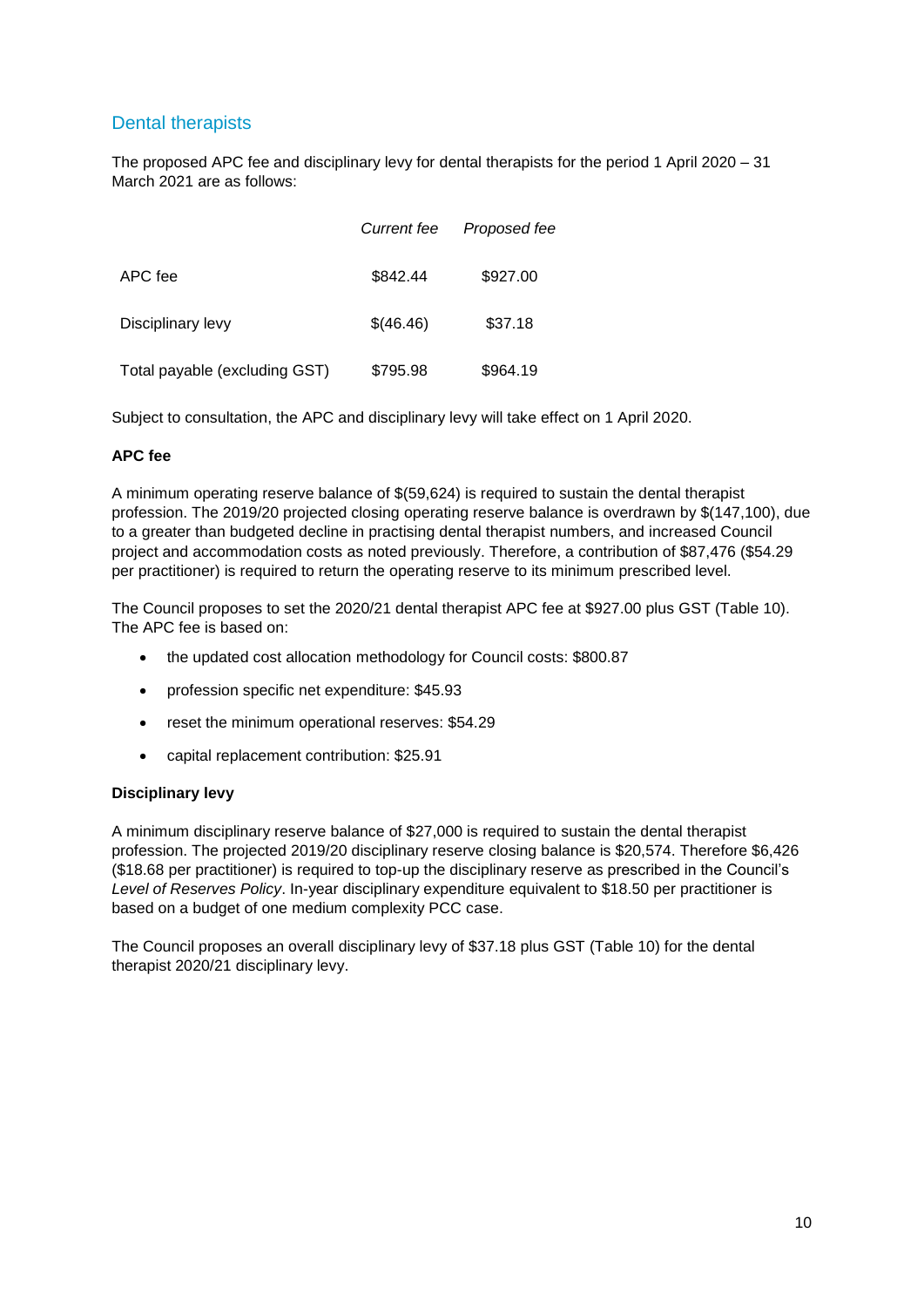#### Dental technicians and clinical dental technicians

The proposed APC fee and disciplinary levy for dental technicians and clinical dental technicians for the period 1 April 2020 – 31 March 2021 are as follows:

|                               | <b>Current fee</b> | Proposed fee |
|-------------------------------|--------------------|--------------|
| APC fee                       | \$654.98           | \$901.00     |
| Disciplinary levy             | \$73.95            | \$65.33      |
| Total payable (excluding GST) | \$728.93           | \$966.33     |

Subject to consultation, the APC and disciplinary levy will take effect on 1 April 2020.

#### **APC fee**

A minimum operating reserve balance of \$6,168 is required to sustain the dental technician and clinical dental technician professions. The projected 2019/20 operating reserve closing balance is a deficit of \$(18,364) largely due to increased Council project and accommodation costs as noted previously. As a result, an additional \$24,533 (\$58.55 per practitioner) is required to return the operating reserve to its minimum prescribed level.

The Council proposes to set the 2020/21 dental technician and clinical dental technician APC fee at \$901.00 plus GST (Table 11). The APC fee is based on:

- the updated cost allocation methodology for Council costs: \$800.87
- profession specific net expenditure: \$15.66
- reset the minimum operational reserves: \$58.55
- capital replacement contribution: \$25.91

#### **Disciplinary levy**

A minimum disciplinary reserve balance of \$12,000 is required to sustain the dental technician and clinical dental technician profession. The projected 2019/20 disciplinary reserve closing balance is \$10,942.

As a result, \$1,058 (\$50.26 per practitioner) is required to return the disciplinary reserve to its minimum level as prescribed in the Council's *Level of Reserves Policy.* In-year disciplinary expenditure equivalent to \$15.08 per practitioner is based on a budget of one low complexity PCC case.

The Council proposes an overall disciplinary levy of \$65.33 plus GST (Table 11) for the dental technician and clinical dental technician 2020/21 disciplinary levy.

### 5. Adjustments to other fees

The Council proposes to increase all other fees by the Consumer Price Index (CPI) of 2.0% as sourced from the Reserve Bank Monetary Policy Statement May 2019 (Appendix 2).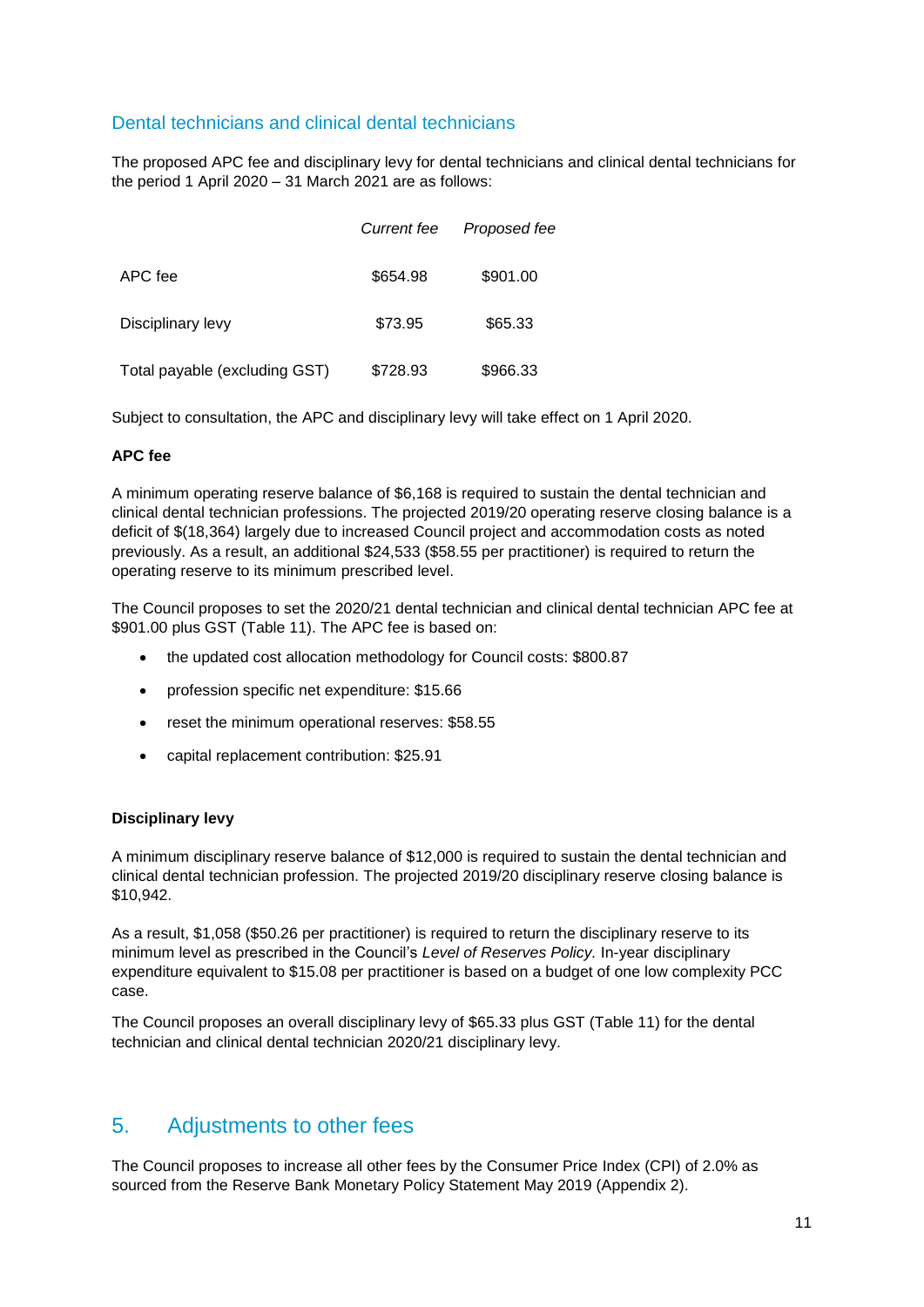### 6. Feedback and submissions

The Council invites all practitioners and other individuals or organisations with an interest in this proposal to comment. The consultation document will also be available on our website for feedback from any interested member or sector of the public.

The Council will consider all submissions and feedback received prior to making a final decision on the draft 2020/21 budget and proposed fees outlined in this document.

The Council will give effect to any change in APC fees and disciplinary levies by placing a notice in the New Zealand Gazette.

All submissions received and the name of the submitter will be published on our website and will remain publically available. Published submissions from individuals will include your name, and your profession if you are a registered health practitioner. All other personal and contact details will be removed.

We will not publish any submissions we consider derogatory or inflammatory.

As this is a public consultation, "in confidence" information will only be accepted under special circumstances. Please contact us before submitting material in confidence.

Your submissions must reach us by **5pm on Friday 17 January 2020**.

Please send your submissions to:

Dental Council PO Box 10-448 Wellington 6143 Fax: 04 499 1668 Email: [consultations@dcnz.org.nz](mailto:consultations@dcnz.org.nz)

Yours sincerely,

Chaner.

Marie Warner Chief Executive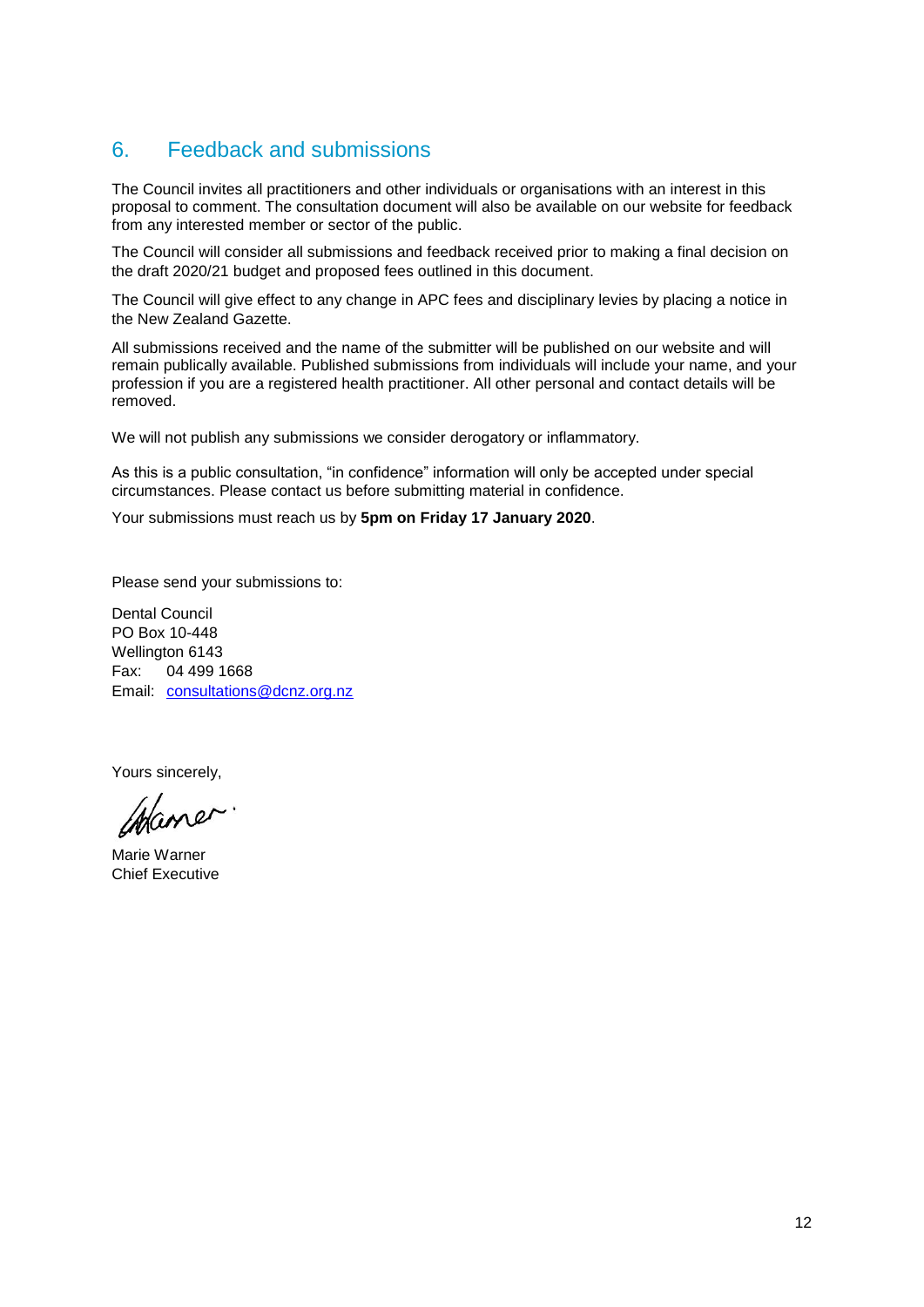## Appendix 1: 2020/21 proposed budget

### **Table 2: Consolidated Dental Council surplus / (deficit)**

| <b>Dental Council financial</b><br>performance | 2018/19   | 2019/20       | 2020/21       |  |
|------------------------------------------------|-----------|---------------|---------------|--|
| \$                                             | Actual    | <b>Budget</b> | <b>Budget</b> |  |
| Summary                                        |           |               |               |  |
| <b>Total Council operating income</b>          | 4,247,102 | 3,952,660     | 4,066,502     |  |
| Total Council disciplinary income              | 421,541   | 357,696       | 576,349       |  |
| <b>Total Council income</b>                    | 4,668,643 | 4,310,357     | 4,642,851     |  |
| Total Council operating expenditure            | 4,061,025 | 3,859,920     | 4,071,458     |  |
| Total Council disciplinary expenditure         | 217,489   | 494,336       | 509,566       |  |
| <b>Total Council expenditure</b>               | 4,278,514 | 4,354,256     | 4,581,023     |  |
| <b>Total Council surplus / (deficit)</b>       | 390,129   | (43, 899)     | 61,828        |  |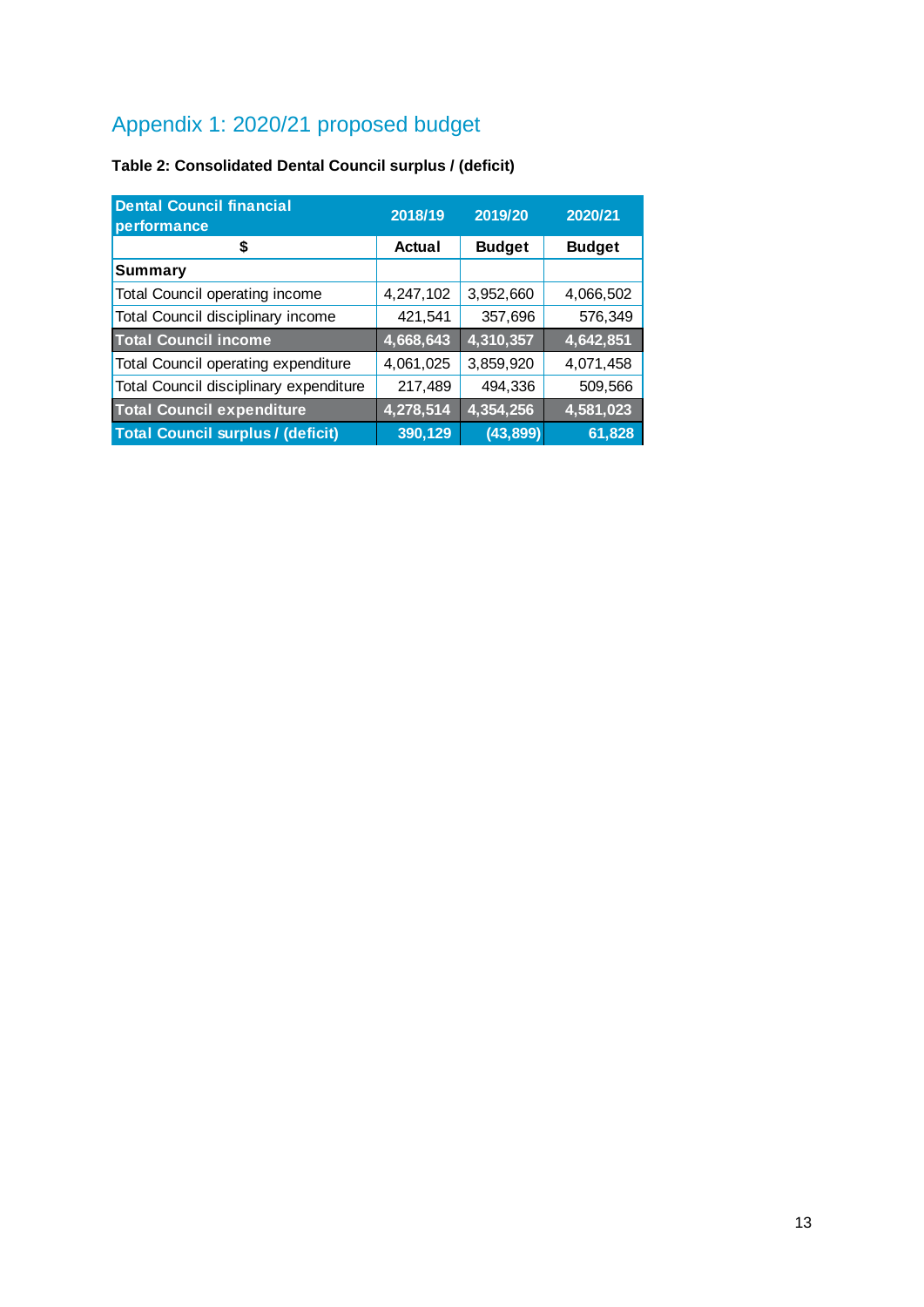| <b>Council Activity</b>                   | 2018/19       | 2019/20       | 2020/21       |
|-------------------------------------------|---------------|---------------|---------------|
| \$                                        | <b>Actual</b> | <b>Budget</b> | <b>Budget</b> |
| <b>Income</b>                             |               |               |               |
| Capital replacement (APC fees)            | 349,561       | 344,471       | 108,543       |
| Other income                              | 288,750       | 20,146        | 22,160        |
| <b>Total income</b>                       | 638,311       | 364,616       | 130,703       |
| <b>Expenditure</b>                        |               |               |               |
| General administration expenditure        | 2,761,915     | 2,445,485     | 2,650,663     |
| (secretariat)                             |               |               |               |
| Audit, legal, insurance and financial     | 122,807       | 123,977       | 133,209       |
| expenses                                  |               |               |               |
| Building and infrastructure expenses      | 653,366       | 188,713       | 273,706       |
| Personnel related costs                   | 1,830,653     | 1,843,222     | 1,877,015     |
| Office costs                              | 78,974        | 54,616        | 51,471        |
| Depreciation expense                      | 76,115        | 234,956       | 315,263       |
| <b>Ongoing workstreams</b>                | 697,873       | 754,362       | 779,863       |
| Council                                   | 225,824       | 301,862       | 298,747       |
| Finance and risk management               | 130,441       | 48,686        | 50,852        |
| Information technology                    | 196,923       | 141,100       | 153,347       |
| Liaison                                   | 54,451        | 61,896        | 79,071        |
| Planning and governance                   | 12,673        | 88,897        | 80,656        |
| Continuing professional development       | 287           |               |               |
| Communications                            | 19,479        | 32,560        | 37,815        |
| Workforce data                            | 6,500         |               | 13,250        |
| Contingency                               |               | 10,000        | 10,000        |
| Education and accreditation               | 51,295        | 69,361        | 56,124        |
| <b>Council Project Expenditure</b>        | 46,138        | 115,506       | 305,207       |
| <b>Standards</b>                          | 135           | 20,000        |               |
| Medical emergencies                       |               |               | 22,445        |
| Professional working relationships        |               | 7,506         | 10,814        |
| Cultural competence                       |               |               | 67,548        |
| Policy review                             | 2,050         | 50,000        |               |
| Recertification policy framework          | 43,953        | 38,000        | 82,000        |
| Data Strategy                             |               |               | 38,400        |
| Governance                                |               |               | 30,000        |
| <b>Capabilities Assessment</b>            |               |               | 54,000        |
| <b>Total Council Expenditure</b>          | 3,505,926     | 3,315,353     | 3,735,733     |
| <b>Net surplus (deficit) from Council</b> | (2,867,615)   | (2,950,736)   | (3,605,030)   |
| <b>Activities</b>                         |               |               |               |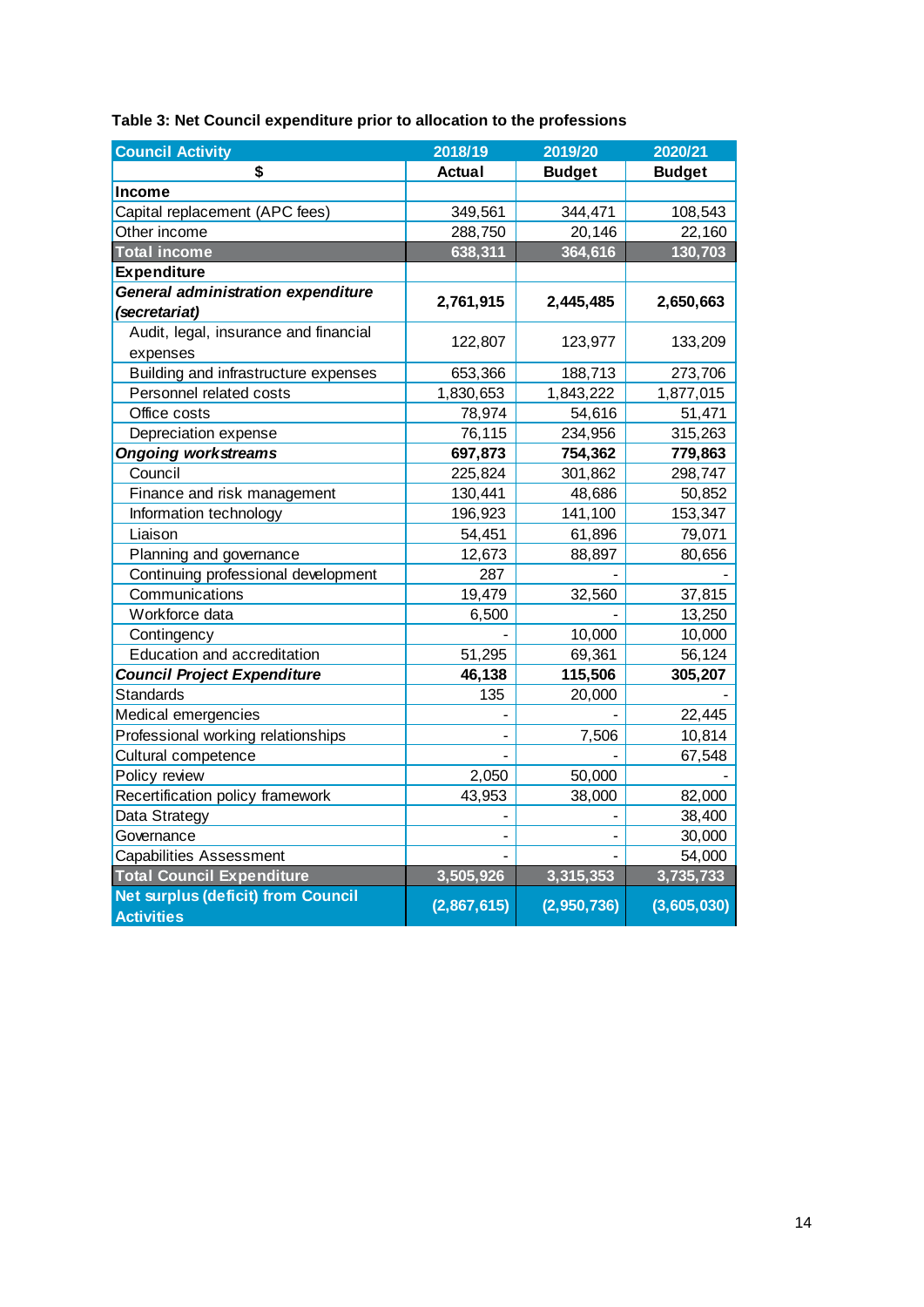#### **Table 4: Allocation of the net deficit from Council activities**

| <b>Comparison of cost allocation rates</b>                               | <b>Council</b> | <b>Dentists</b> | <b>Hygienists</b> | <b>Therapists</b> | <b>Technicians</b> | <b>Oral Health</b><br><b>Therapists</b> | <b>Total</b> |
|--------------------------------------------------------------------------|----------------|-----------------|-------------------|-------------------|--------------------|-----------------------------------------|--------------|
| Year ended 31 March 20 net Council<br>expenditure including depreciation | (3,713,573)    |                 |                   |                   |                    |                                         |              |
| Less: capital replacement fee                                            | 108,543        |                 |                   |                   |                    |                                         |              |
| Net surplus / (deficit) from Council<br>activities as above              | (3,605,030)    |                 |                   |                   |                    |                                         |              |
|                                                                          |                |                 |                   |                   |                    |                                         |              |
| Year ended 31 March 20 allocation rates                                  |                | 66.5127%        | 7.2844%           | 7.8793%           | 7.6549%            | 10.6687%                                | 100.0000%    |
| Cost allocation                                                          |                | (2, 397, 801)   | (262, 604)        | (284, 053)        | (275, 961)         | (384, 611)                              | (3,605,030)  |
|                                                                          |                |                 |                   |                   |                    |                                         |              |
| Plan 20/21 allocation rates                                              |                | 60.2530%        | 8.5701%           | 8.2120%           | 10.0024%           | 12.9625%                                | 100.0000%    |
| Cost allocation                                                          |                | (2, 172, 140)   | (308, 953)        | (296, 044)        | (360, 589)         | (467, 303)                              | (3,605,030)  |
| <b>Variance</b>                                                          |                | 225,661         | (46, 350)         | (11, 992)         | (84, 628)          | (82, 692)                               |              |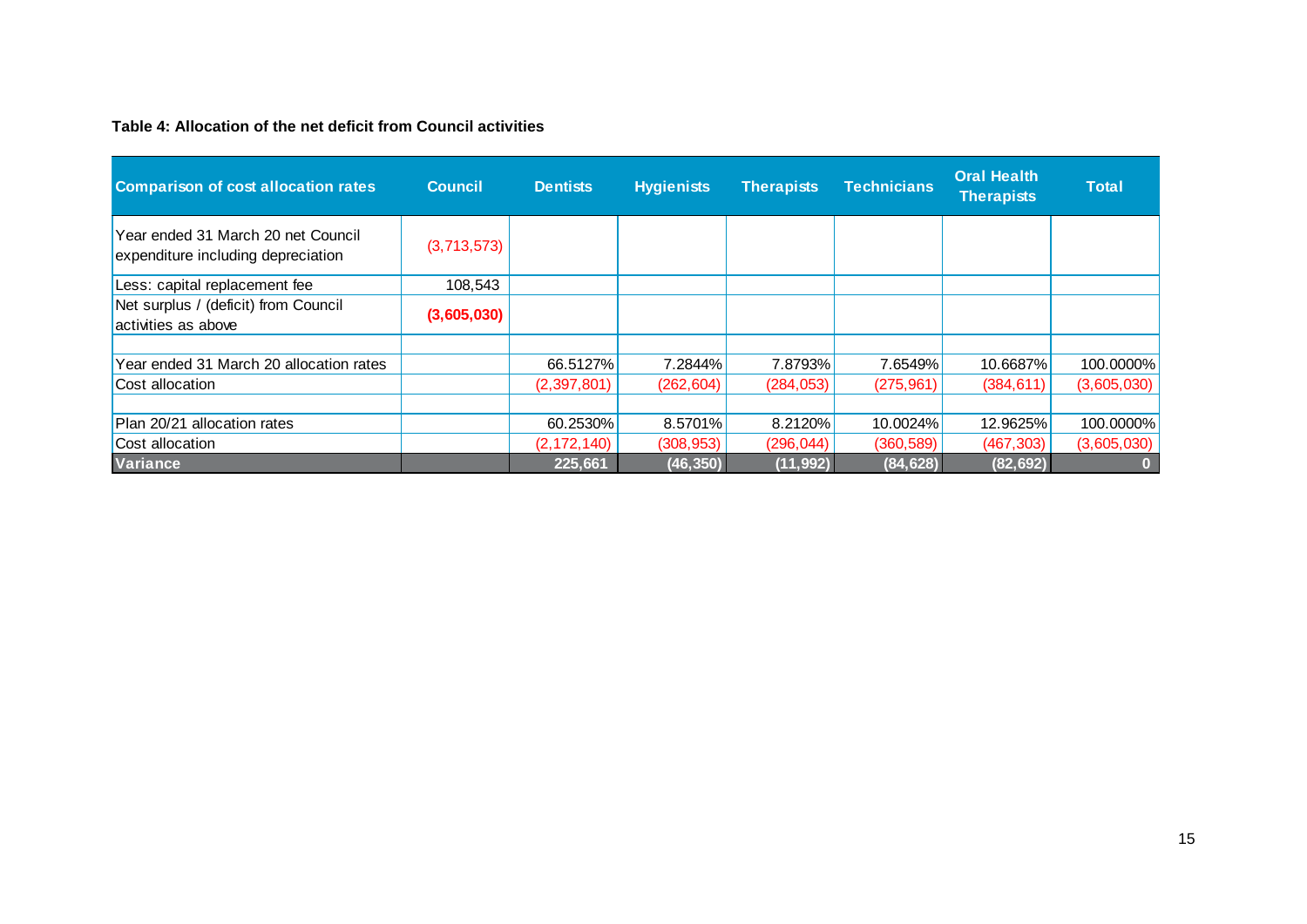| 2020/21 budgeted surplus / (deficit) by<br>profession prior to allocation | <b>Council</b>           | <b>Dentists</b> |         | <b>Hygienists Therapists</b> | <b>Technicians</b> | <b>Oral Health</b><br><b>Therapists</b> | <b>Total</b> |
|---------------------------------------------------------------------------|--------------------------|-----------------|---------|------------------------------|--------------------|-----------------------------------------|--------------|
| <b>Income</b>                                                             |                          |                 |         |                              |                    |                                         |              |
| From recertification (APC fees)                                           |                          | 2,064,285       | 276,747 | 309,975                      | 366,661            | 419,857                                 | 3,437,526    |
| From capital replacement (APC fees)                                       | 108,543                  |                 |         |                              |                    |                                         | 108,543      |
| From other activities                                                     | 22,160                   | 373,152         | 49,268  | 18,687                       | 7,385              | 49,781                                  | 520,433      |
| <b>Total income</b>                                                       | 130,703                  | 2,437,437       | 326,015 | 328,663                      | 374,046            | 469,638                                 | 4,066,502    |
|                                                                           |                          |                 |         |                              |                    |                                         |              |
| <b>Expenditure</b>                                                        |                          |                 |         |                              |                    |                                         |              |
| General administration (secretariat)                                      | 2,650,663                |                 |         |                              |                    |                                         | 2,650,663    |
| Council ongoing workstreams                                               | 779,863                  |                 |         |                              |                    |                                         | 779,863      |
| Council project expenditure                                               | 305,207                  |                 |         |                              |                    |                                         | 305,207      |
| Profession ongoing workstreams                                            |                          | 240,673         | 9,693   | 32,823                       | 26,691             | 14,368                                  | 324,248      |
| Profession project expenditure                                            |                          | 4,804           |         |                              | 6,672              |                                         | 11,476       |
| <b>Total expenditure</b>                                                  | 3,735,733                | 245,477         | 9,693   | 32,823                       | 33,363             | 14,368                                  | 4,071,458    |
| Net surplus / (deficit)                                                   | (3,605,030)              | 2,191,960       | 316,322 | 295,839                      | 357,364            | 455,270                                 | (4,956)      |
| Allocation                                                                |                          | 60.2530%        | 8.5701% | 8.2120%                      | 10.0024%           | 12.9625%                                | 100%         |
| <b>Income</b>                                                             |                          |                 |         |                              |                    |                                         |              |
| From recertification (APC fees)                                           |                          | 2,064,285       | 276,747 | 309,975                      | 366,661            | 419,857                                 | 3,437,526    |
| From capital replacement (APC fees)                                       |                          | 65,400          | 9,302   | 8,914                        | 10,857             | 14,070                                  | 108,543      |
| From other activities                                                     |                          | 386,504         | 51,167  | 20,507                       | 9,602              | 52,653                                  | 520,433      |
| <b>Total income</b>                                                       |                          | 2,516,190       | 337,217 | 339,396                      | 387,119            | 486,580                                 | 4,066,502    |
| <b>Expenditure</b>                                                        |                          |                 |         |                              |                    |                                         |              |
| General administration (secretariat)                                      |                          | 1,597,105       | 227,164 | 217,672                      | 265,130            | 343,593                                 | 2,650,663    |
| Council ongoing workstreams                                               |                          | 469,891         | 66,835  | 64,042                       | 78,005             | 101,090                                 | 779,863      |
| Council project expenditure                                               |                          | 183,897         | 26,156  | 25,064                       | 30,528             | 39,563                                  | 305,207      |
| Profession ongoing workstreams                                            | $\overline{\phantom{a}}$ | 240,673         | 9,693   | 32,823                       | 26,691             | 14,368                                  | 324,248      |
| Profession project expenditure                                            |                          | 4,804           |         |                              | 6,672              |                                         | 11,476       |
| <b>Total expenditure</b>                                                  |                          | 2,496,370       | 329,848 | 339,601                      | 407,026            | 498,613                                 | 4,071,458    |
| Net surplus / (deficit) from Council<br><b>activities</b>                 |                          | 19,820          | 7,369   | (205)                        | (3, 225)           | (12, 033)                               | (4,956)      |

#### **Table 5: Budgeted operating surplus / (deficit) by profession**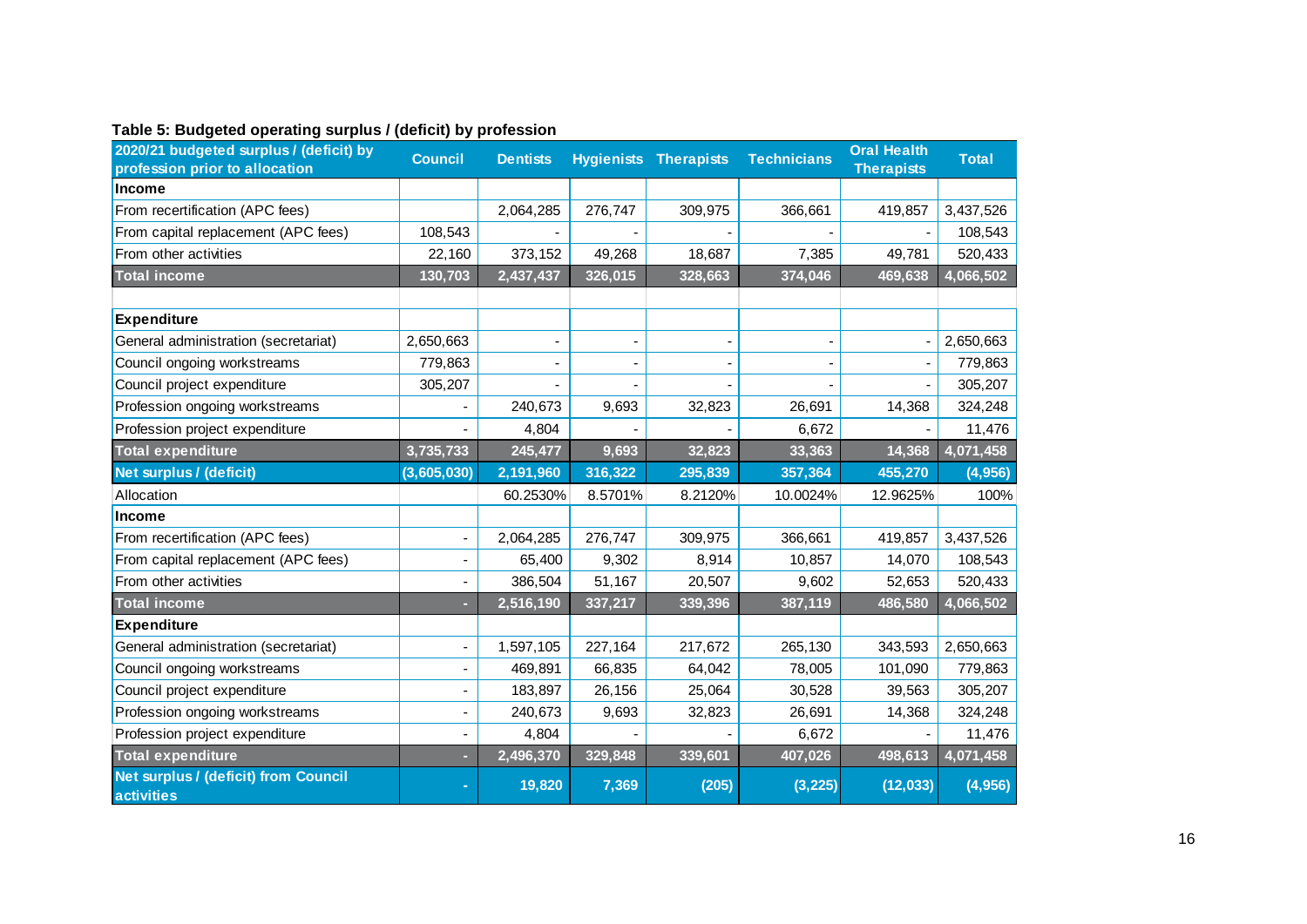#### **Table 6: Capital expenditure**

| <b>Capex Item</b> | 2018/19       | 2019/20       | 2020/21       |
|-------------------|---------------|---------------|---------------|
| \$000's           | <b>Actual</b> | <b>Budget</b> | <b>Budget</b> |
| Computer hardware | 43            | 60            | 20            |
| Office equipment  |               | 5             | 3             |
| Office furniture  | 2             | 10            | 5             |
| Computer software | 1,535         | 128           | 133           |
| Work In Progress  | 99            |               |               |
| <b>Total</b>      | 1,679         | 203           | 161           |

#### **Table 7: Proposed 2020 APC fee and disciplinary levy for dentists and dental specialists**

| <b>Proposed APC fee and disciplinary</b><br>levy                | 2018/19  | 2019/20  | 2020/21  |
|-----------------------------------------------------------------|----------|----------|----------|
|                                                                 | Actual   | Actual   | Proposed |
| <b>APC Fee</b>                                                  | 826.54   | 855.15   | 800.88   |
| Capital replacement reserve                                     | 84.71    | 84.10    | 25.91    |
| Minimum reserve top-up / (refund)                               | (26.67)  | (64.82)  | 16.98    |
| <b>Total APC fee</b>                                            | 884.58   | 874.43   | 843.77   |
| Disciplinary levy                                               | 166.61   | 190.55   | 189.97   |
| Minimum reserve top-up / (refund)                               | (79.92)  | (43.82)  | (0.00)   |
| <b>Total disciplinary levy</b>                                  | 86.69    | 146.73   | 189.97   |
| <b>Total proposed APC fee and</b><br>disciplinary levy excl GST | 971.27   | 1,021.16 | 1,033.74 |
| <b>GST</b>                                                      | 145.69   | 153.17   | 155.06   |
| <b>Total Proposed APC fee and</b><br>disciplinary levy incl GST | 1,116.96 | 1,174.33 | 1,188.80 |

### **Table 8: Proposed 2020 APC fee and disciplinary levy for oral health therapists**

| <b>Proposed APC fee and disciplinary</b><br>levy                | 2018/19 | 2019/20  | 2020/21  |
|-----------------------------------------------------------------|---------|----------|----------|
|                                                                 | Actual  | Actual   | Proposed |
| APC fee                                                         | 476.07  | 710.64   | 734.90   |
| Capital replacement reserve                                     | 84.71   | 84.10    | 25.91    |
| Minimum reserve top-up / (refund)                               | 103.07  | (42.65)  | 38.32    |
| <b>Total APC fee</b>                                            | 663.85  | 752.09   | 799.13   |
| Disciplinary levy                                               | 21.03   | 12.76    | 11.38    |
| Minimum reserve top-up / (refund)                               | 133.16  | (114.01) | (30.58)  |
| <b>Total disciplinary levy</b>                                  | 154.19  | (101.25) | (19.21)  |
| <b>Total proposed APC fee and</b><br>disciplinary levy excl GST | 818.04  | 650.84   | 779.92   |
| <b>GST</b>                                                      | 122.71  | 97.63    | 116.99   |
| <b>Total proposed APC fee and</b><br>disciplinary levy incl GST | 940.75  | 748.47   | 896.91   |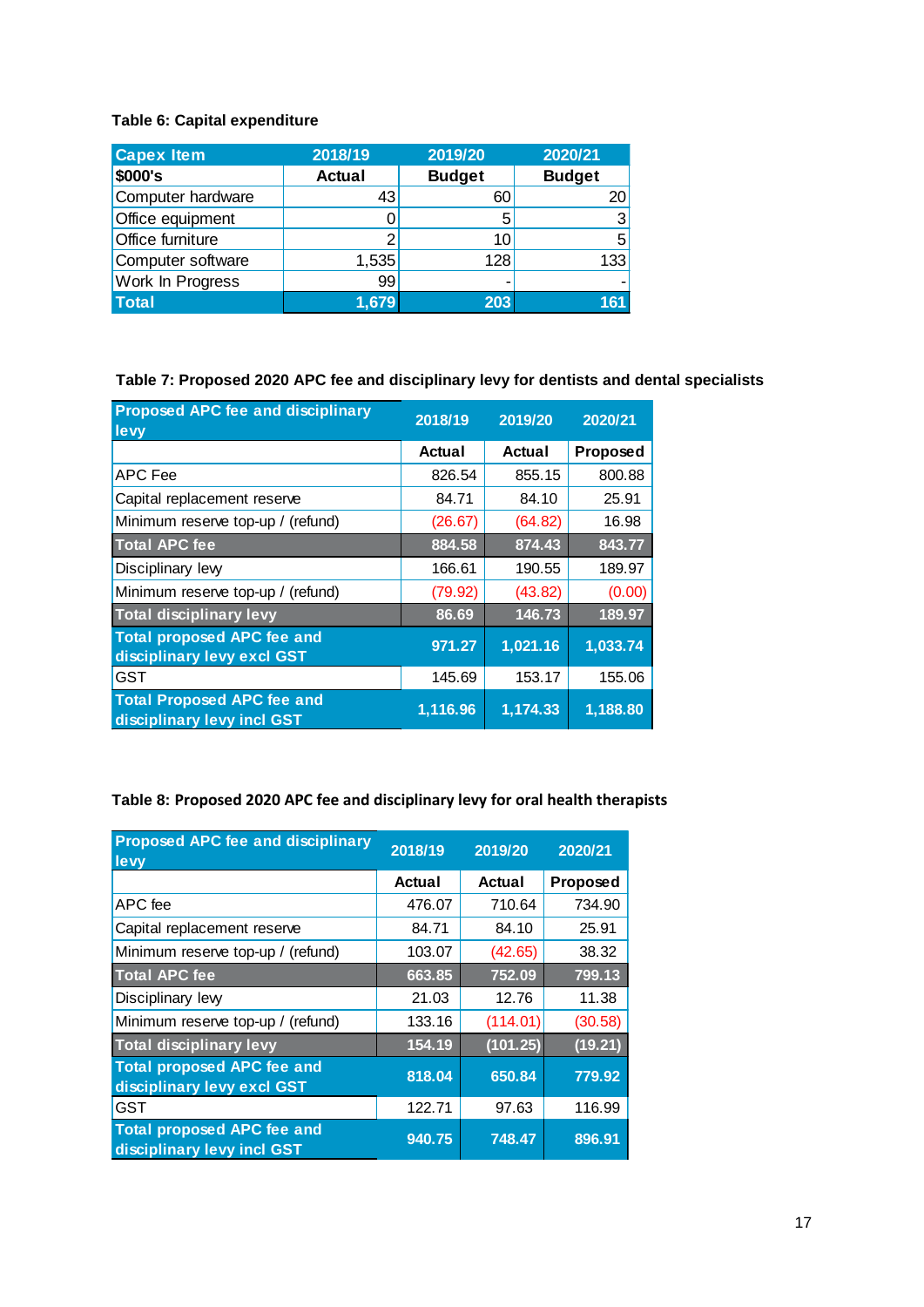**Table 9: Proposed 2020 APC fee and disciplinary levy for dental hygienists and orthodontic auxiliaries**

| <b>Proposed APC fee and disciplinary</b><br>levy                | 2018/19 | 2019/20 | 2020/21         |
|-----------------------------------------------------------------|---------|---------|-----------------|
|                                                                 | Actual  | Actual  | <b>Proposed</b> |
| APC fee                                                         | 488.28  | 419.03  | 689.26          |
| Capital replacement reserve                                     | 84.71   | 84.10   | 25.91           |
| Minimum reserve top-up / (refund)                               | 37.95   | 233.65  | 81.62           |
| <b>Total APC fee</b>                                            | 610.94  | 736.78  | 796.80          |
| Disciplinary levy                                               | 14.44   | 15.72   | 13.70           |
| Minimum reserve top-up / (refund)                               | 110.73  | (14.61) | (2.84)          |
| <b>Total disciplinary levy</b>                                  | 125.17  | 1.11    | 10.85           |
| <b>Total proposed APC fee and</b><br>disciplinary levy excl GST | 736.11  | 737.89  | 807.65          |
| <b>GST</b>                                                      | 110.42  | 110.68  | 121.15          |
| <b>Total proposed APC fee and</b><br>disciplinary levy incl GST | 846.53  | 848.57  | 928.80          |

#### **Table 10: Proposed 2020 APC fee and disciplinary levy for dental therapists**

| <b>Proposed APC fee and disciplinary</b><br>levy                | 2018/19 | 2019/20 | 2020/21  |
|-----------------------------------------------------------------|---------|---------|----------|
|                                                                 | Actual  | Actual  | Proposed |
| <b>APC</b> Fee                                                  | 537.54  | 524.78  | 846.80   |
| Capital replacement reserve                                     | 84.71   | 84.10   | 25.91    |
| Minimum reserve top-up / (refund)                               | 82.35   | 233.56  | 54.29    |
| <b>Total APC fee</b>                                            | 704.60  | 842.44  | 927.00   |
| Disciplinary levy                                               | 7.35    | 12.88   | 18.50    |
| Minimum reserve top-up / (refund)                               | 82.72   | (59.34) | 18.68    |
| <b>Total disciplinary levy</b>                                  | 90.07   | (46.46) | 37.18    |
| <b>Total proposed APC fee and</b><br>disciplinary levy excl GST | 794.67  | 795.98  | 964.19   |
| <b>GST</b>                                                      | 119.20  | 119.40  | 144.63   |
| <b>Total proposed APC fee and</b><br>disciplinary levy incl GST | 913.87  | 915.38  | 1,108.81 |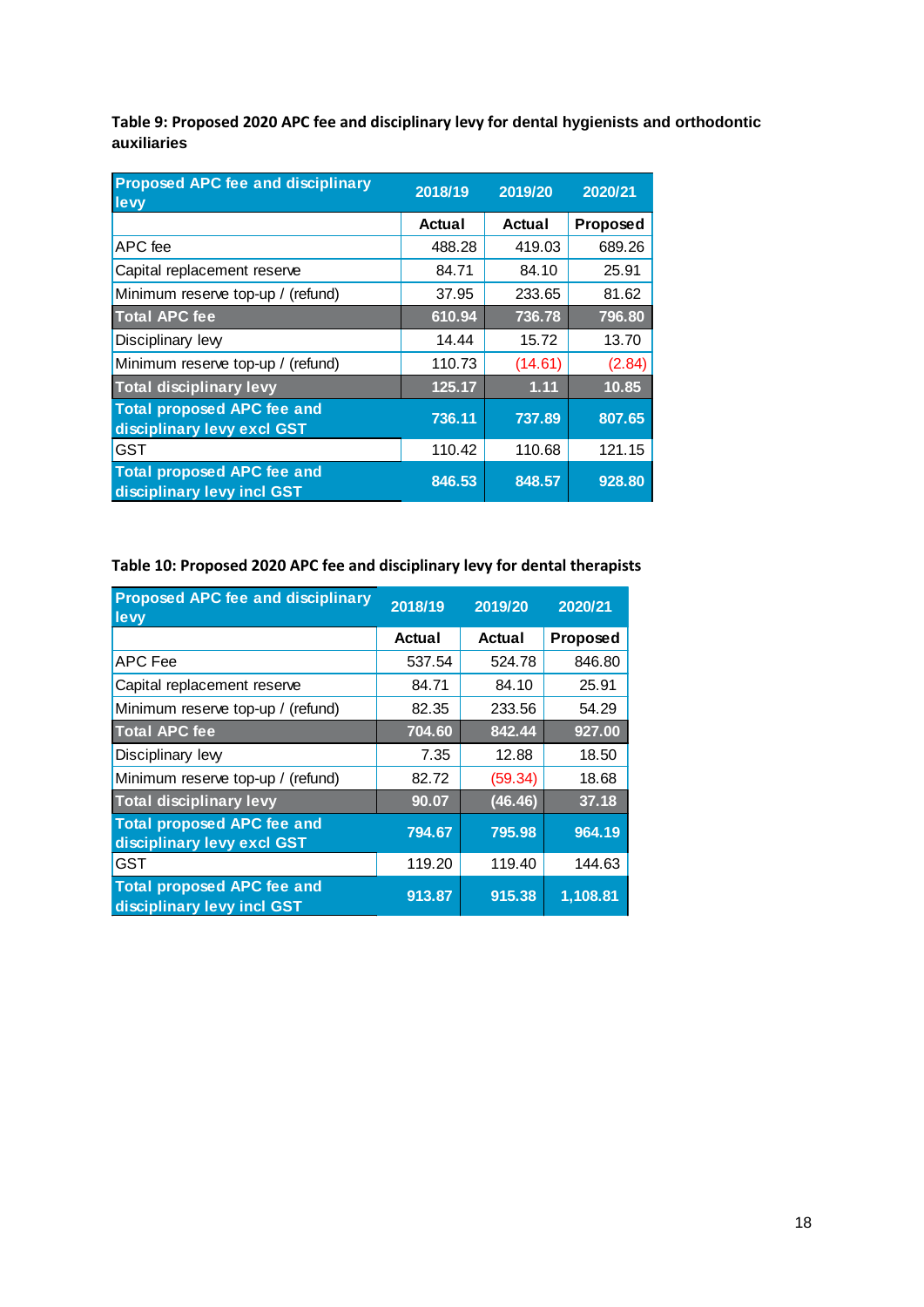**Table 11: Proposed 2020 APC fee and disciplinary levy for dental technicians and clinical dental technicians**

| <b>Proposed APC fee and Disciplinary</b><br>Levy                | 2018/19 | 2019/20 | 2020/21         |
|-----------------------------------------------------------------|---------|---------|-----------------|
|                                                                 | Actual  | Actual  | <b>Proposed</b> |
| APC fee                                                         | 590.25  | 606.30  | 816.53          |
| Capital replacement reserve                                     | 84.71   | 84.10   | 25.91           |
| Minimum reserve top-up / (refund)                               | (36.73) | (35.42) | 58.55           |
| <b>Total APC fee</b>                                            | 638.23  | 654.98  | 901.00          |
| Disciplinary lew                                                | 29.67   | 20.10   | 15.08           |
| Minimum reserve top-up / (refund)                               | 69.91   | 53.85   | 50.26           |
| <b>Total disciplinary levy</b>                                  | 99.58   | 73.95   | 65.33           |
| <b>Total proposed APC fee and</b><br>disciplinary levy excl GST | 737.81  | 728.93  | 966.33          |
| <b>GST</b>                                                      | 110.67  | 109.34  | 144.95          |
| <b>Total proposed APC fee and</b><br>disciplinary levy incl GST | 848.48  | 838.27  | 1,111.28        |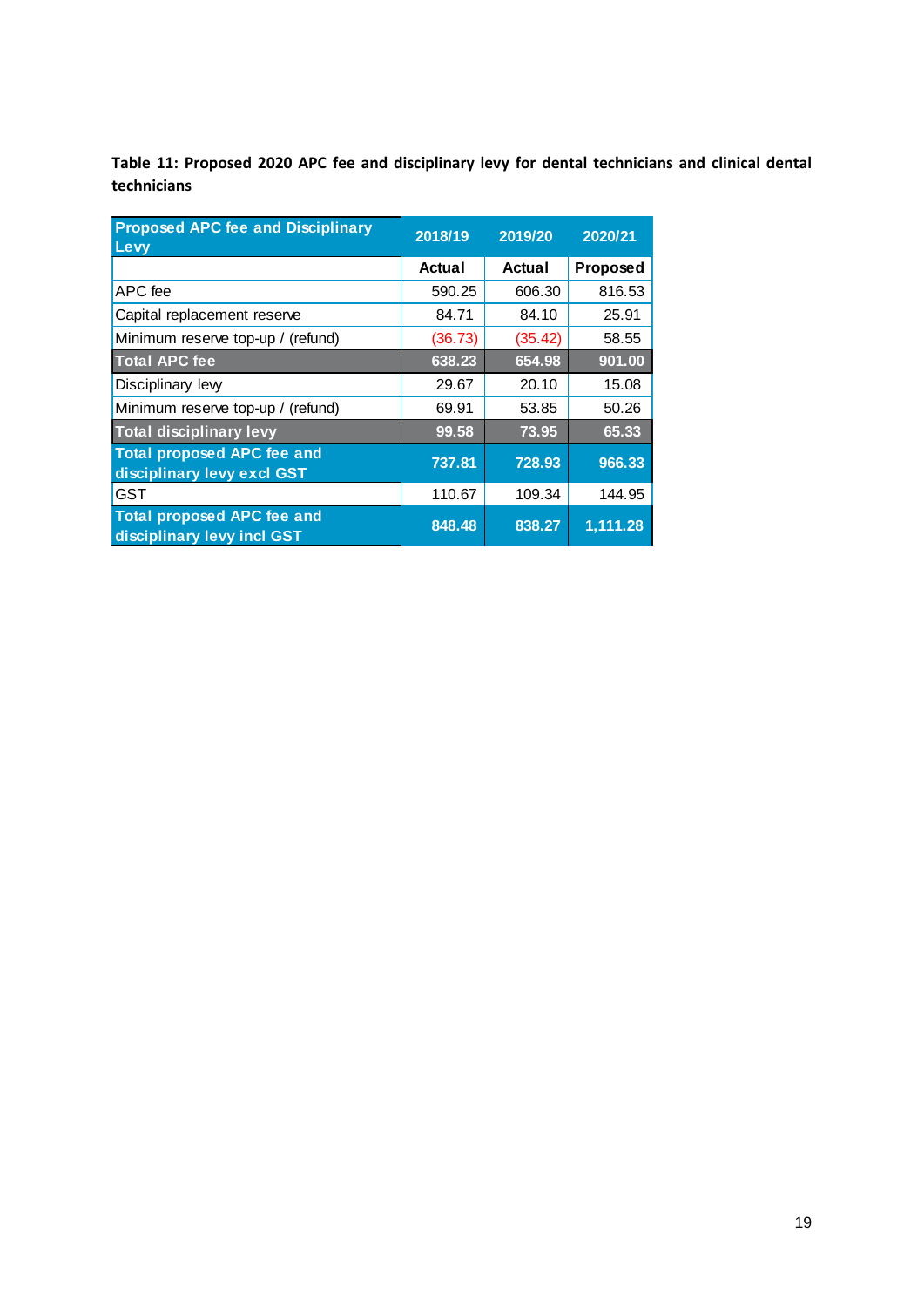# Appendix 2: Other 2020/21 proposed fees

| Fee                                                                                                                                                                                                                                                                   | <b>Current fee</b><br>\$ | <b>Proposed fee</b> |
|-----------------------------------------------------------------------------------------------------------------------------------------------------------------------------------------------------------------------------------------------------------------------|--------------------------|---------------------|
| <b>Retention fee</b>                                                                                                                                                                                                                                                  | 114.61                   | 116.91              |
| Application fee to transfer from non-practising to practising status,<br>where application is subject to Council's recency of practice policy                                                                                                                         | 290.65                   | 296.47              |
| Application for registration fee                                                                                                                                                                                                                                      | 484.42                   | 494.11              |
| Application for registration for overseas applicant with prescribed<br>qualifications and experience                                                                                                                                                                  | 1,211.07                 | 1,235.30            |
| Application for registration for applicant with non-<br>prescribed qualifications and experience to be registered under section<br>15(2) of the Act for dentists, hygienists, therapists, clinical dental<br>technicians, dental technicians, orthodontic auxiliaries | 3,655.51                 | 3,728.63            |
| Application for registration for applicant with non-prescribed specialist<br>qualifications and experience to be registered under section 15(2) of<br>the Act for dental specialists                                                                                  | 4,660.70                 | 4,753.92            |
| Resubmission of application for assessment of non-<br>prescribed qualifications and experience to be registered under section<br>$15(2)$ of the Act                                                                                                                   | 2,845.37                 | 2,902.28            |
| Application for removal of an exclusion(s) on the scope of practice<br>after completion of a Dental Council approved course for hygienists,<br>therapists and orthodontic auxiliaries                                                                                 | 266.42                   | 271.75              |
| Application for removal of an exclusion(s) on the scope of practice<br>after completion of a course not approved by the Dental Council for<br>hygienists, therapists and orthodontic auxiliaries                                                                      | 484.42                   | 494.11              |
| Application for registration with a prescribed qualification in an<br>additional scope of practice for therapists and clinical dental<br>technicians                                                                                                                  | 484.42                   | 494.11              |
| Application for registration with a non-prescribed qualification in an<br>additional scope of practice for therapists and clinical dental<br>technicians                                                                                                              | 748.95                   | 763.93              |
| Application to undertake supervised activities for orthodontic auxiliaries<br>while undertaking an approved training course.                                                                                                                                          | 96.87                    | 98.81               |
|                                                                                                                                                                                                                                                                       |                          |                     |
| The New Zealand Dental Hygiene Registration Examination                                                                                                                                                                                                               |                          |                     |
| NZDHREX - written examination where there is less than a total of 5<br>candidates sitting the same examination                                                                                                                                                        | 3,257.81                 | 3,322.97            |
| NZDHREX - written examination where there is a total of 5 or more<br>candidates sitting the same examination                                                                                                                                                          | 2,673.83                 | 2.727.31            |
| NZDHREX - clinical examination where there is less than a total of 5<br>candidates sitting the same examination)                                                                                                                                                      | 5,042.41                 | 5,143.26            |
| NZDHREX - clinical examination where there is a total of 5 or more<br>candidates sitting the same examination                                                                                                                                                         | 4,505.25                 | 4,595.36            |
| The New Zealand Dental Therapy Registration Examination                                                                                                                                                                                                               |                          |                     |
| NZDTREX - written examination where there is less than a total of 5<br>candidates sitting the same examination                                                                                                                                                        | 3,257.81                 | 3,322.97            |
| NZDTREX - written examination where there is a total of 5 or more<br>candidates sitting the same examination                                                                                                                                                          | 2,673.83                 | 2,727.31            |
| NZDTREX - clinical examination where there is less than a total of 5<br>candidates sitting the same examination                                                                                                                                                       | 5,042.41                 | 5,143.26            |
| NZDTREX - clinical examination where there is a total of 5 or more<br>candidates sitting the same examination                                                                                                                                                         | 4,505.25                 | 4,595.36            |
| The New Zealand Oral Health Therapy Registration Examination                                                                                                                                                                                                          |                          |                     |
| NZDOHTREX - written examination where there is less than a total of<br>5 candidates sitting the same examination                                                                                                                                                      | 3,257.81                 | 3,322.97            |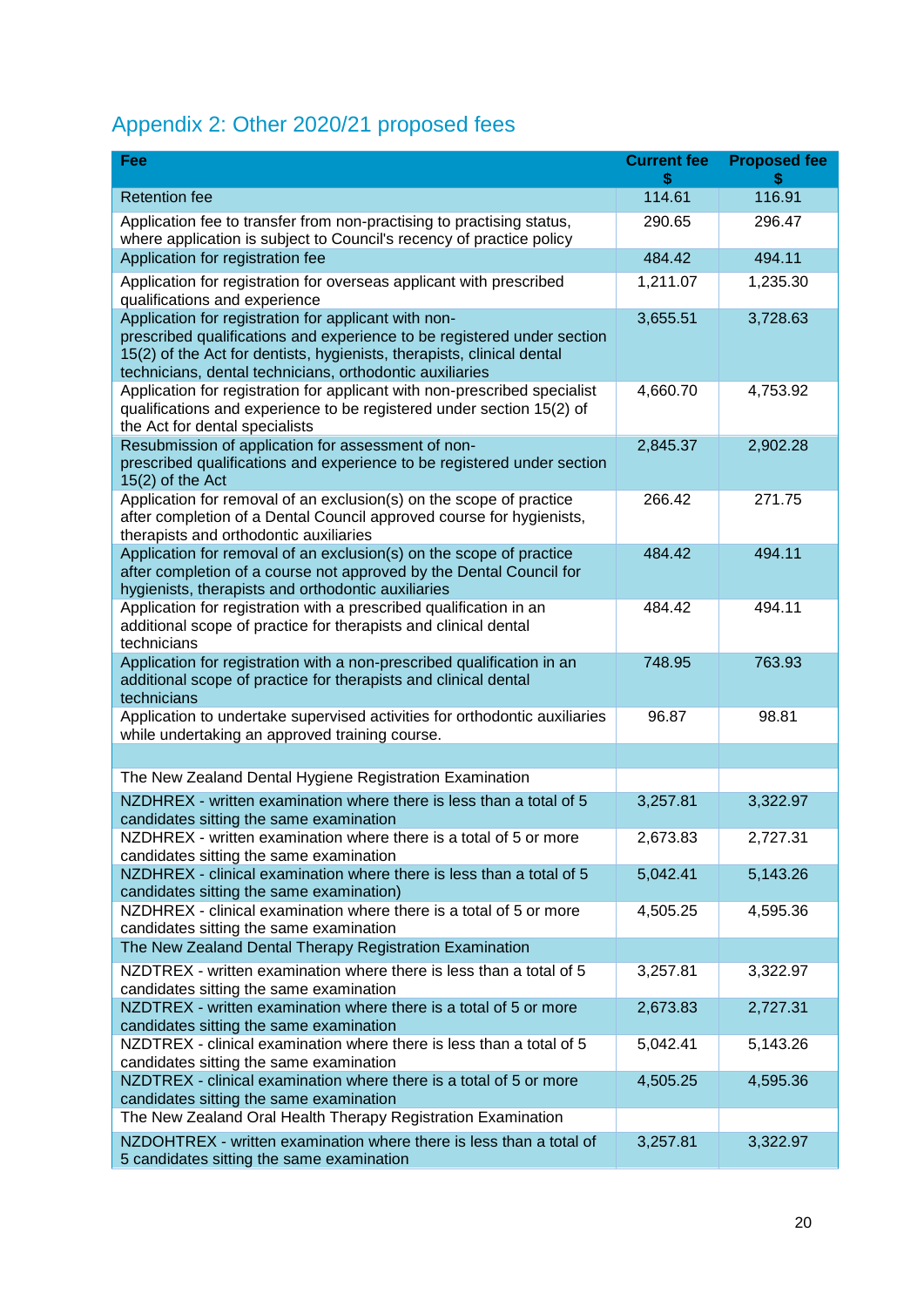| Fee                                                                                                                                                                                                                                                                                                                                                                                                                                                                                                                   | <b>Current fee</b> | <b>Proposed fee</b> |  |
|-----------------------------------------------------------------------------------------------------------------------------------------------------------------------------------------------------------------------------------------------------------------------------------------------------------------------------------------------------------------------------------------------------------------------------------------------------------------------------------------------------------------------|--------------------|---------------------|--|
|                                                                                                                                                                                                                                                                                                                                                                                                                                                                                                                       | \$                 |                     |  |
| NZDOHTREX - written examination where there is a total of 5 or more<br>candidates sitting the same examination                                                                                                                                                                                                                                                                                                                                                                                                        | 2,673.83           | 2,727.31            |  |
| NZDOHTREX - clinical examination where there is less than a total of<br>5 candidates sitting the same examination                                                                                                                                                                                                                                                                                                                                                                                                     | 5,042.41           | 5,143.26            |  |
| NZDOHTREX - clinical examination where there is a total of 5 or more<br>candidates sitting the same examination                                                                                                                                                                                                                                                                                                                                                                                                       | 4,505.25           | 4,595.36            |  |
|                                                                                                                                                                                                                                                                                                                                                                                                                                                                                                                       |                    |                     |  |
| The New Zealand Dental Technology Registration Examination                                                                                                                                                                                                                                                                                                                                                                                                                                                            |                    |                     |  |
| NZDTechREX - Combined Examination where there is less than a total<br>of 5 candidates sitting the same examination                                                                                                                                                                                                                                                                                                                                                                                                    | 4,027.92           | 4,108.48            |  |
| NZDTechREX - Combined Examination where there is a total of 5 or<br>more candidates sitting the same examination                                                                                                                                                                                                                                                                                                                                                                                                      | 3,394.88           | 3,462.78            |  |
|                                                                                                                                                                                                                                                                                                                                                                                                                                                                                                                       |                    |                     |  |
| The New Zealand Dental Specialist Registration Examinations                                                                                                                                                                                                                                                                                                                                                                                                                                                           |                    |                     |  |
| New Zealand Dental Specialist Registration Examination                                                                                                                                                                                                                                                                                                                                                                                                                                                                | 19,015.52          | 19,395.84           |  |
|                                                                                                                                                                                                                                                                                                                                                                                                                                                                                                                       |                    |                     |  |
| Professional standards programme fees 1,2,3                                                                                                                                                                                                                                                                                                                                                                                                                                                                           |                    |                     |  |
| Supervision 1,2,3 (12-month programme)                                                                                                                                                                                                                                                                                                                                                                                                                                                                                | 6,238.53           | 6,363.31            |  |
| Oversight 1,2,3 (12-month programme)                                                                                                                                                                                                                                                                                                                                                                                                                                                                                  | 4,048.20           | 4,129.17            |  |
| Competence/Recertification Programme: 1,2,3                                                                                                                                                                                                                                                                                                                                                                                                                                                                           |                    |                     |  |
| Distance learning - per module                                                                                                                                                                                                                                                                                                                                                                                                                                                                                        | 3,135.56           | 3,198.28            |  |
| Clinical training - per practice area of training                                                                                                                                                                                                                                                                                                                                                                                                                                                                     | 5,366.22           | 5,473.55            |  |
| Health programme fees 1,2,3                                                                                                                                                                                                                                                                                                                                                                                                                                                                                           |                    |                     |  |
| Drug and alcohol screening programme, set up and administration 1,2,3                                                                                                                                                                                                                                                                                                                                                                                                                                                 |                    |                     |  |
| Set-up and administration for the first 12 months                                                                                                                                                                                                                                                                                                                                                                                                                                                                     | 886.66             | 904.40              |  |
| Administration fee for each 12-month period thereafter                                                                                                                                                                                                                                                                                                                                                                                                                                                                | 443.32             | 452.19              |  |
| Third party testing - fee per test                                                                                                                                                                                                                                                                                                                                                                                                                                                                                    | 127.35             | 129.90              |  |
| <sup>1</sup> Fee will be adjusted for any specific requirements of the individual programme and 3rd party costings<br>at the time the programme is established.                                                                                                                                                                                                                                                                                                                                                       |                    |                     |  |
| <sup>2</sup> The practitioner will be charged direct professional fees and travel and accommodation expenses for<br>supervisors, those providing oversight, tutors, course administrators etc. These expenses will be<br>charged on an actual and reasonable basis in accordance with the Dental Council's fees and payments<br>and expenditure decisions and probity policies. Course materials, venue costs and administration<br>expenses such as printing and postage will also be charged based on actual costs. |                    |                     |  |
| <sup>3</sup> The practitioner will be charged for secretariat administrative overheads at \$63.70 an hour.                                                                                                                                                                                                                                                                                                                                                                                                            |                    |                     |  |
| <b>Education fees</b>                                                                                                                                                                                                                                                                                                                                                                                                                                                                                                 |                    |                     |  |
| Application for "removal of exclusion" course approval by<br>providers who do provide training as part of a primary Dental Council<br>accredited qualification                                                                                                                                                                                                                                                                                                                                                        | 1,843.11           | 1,879.98            |  |
| Application for "removal of exclusion" course approval by<br>providers who do not provide training as part of a primary Dental<br>Council accredited qualification                                                                                                                                                                                                                                                                                                                                                    | 3,993.48           | 4,073.35            |  |
| Application for approval of courses to equip registered oral health<br>practitioners for registration in an additional scope of practice for<br>course providers who do provide training as part of a primary Dental<br>Council accredited qualification                                                                                                                                                                                                                                                              | 3,583.60           | 3,655.28            |  |